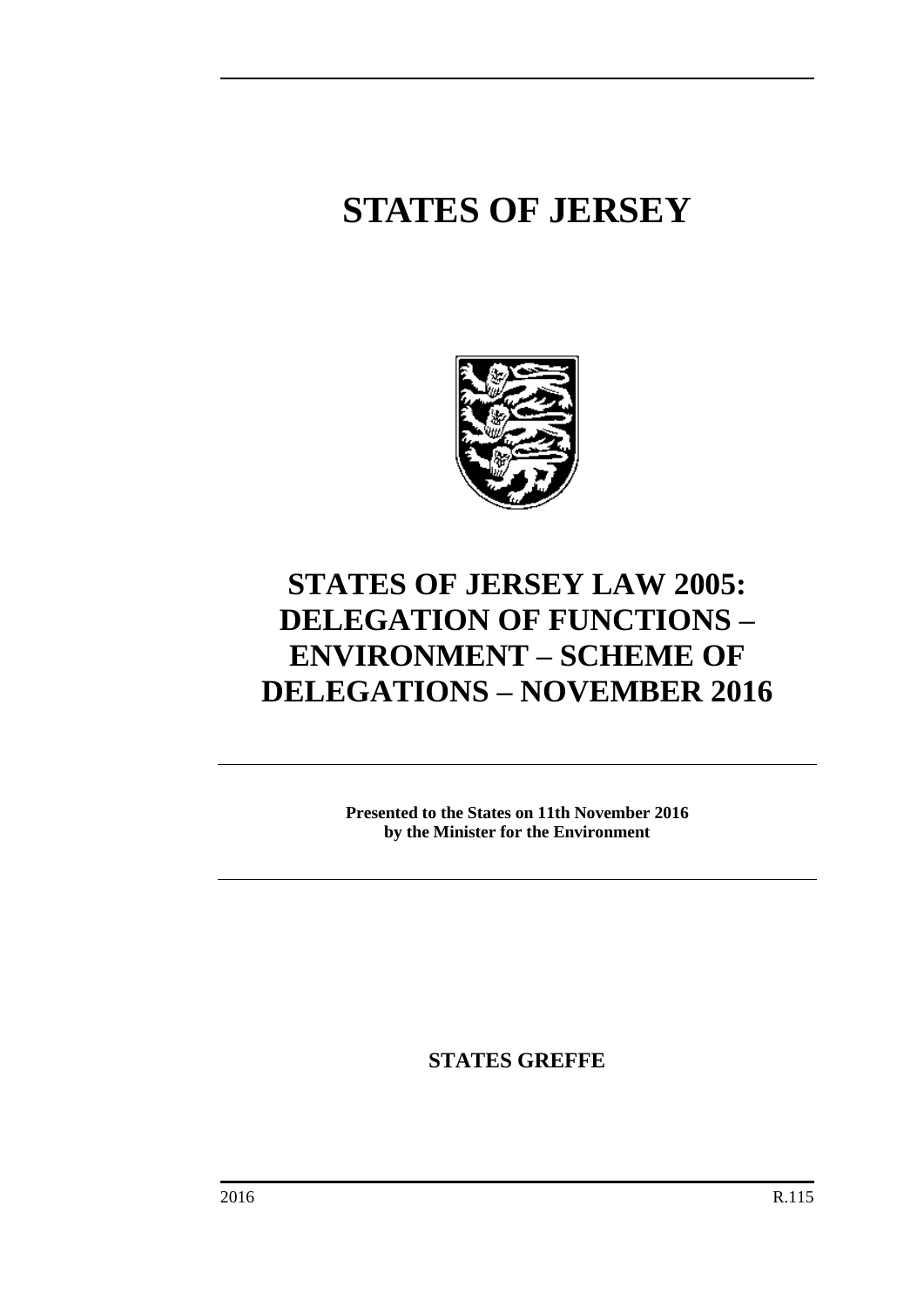#### **REPORT**

On 8th November 2016, the Minister for the Environment made a Ministerial Decision delegating certain of his functions under Article 28 of the States of Jersey Law 2005 (MD-PE-2016-0139, available at [www.gov.je\)](http://www.gov.je/).

Article 28 of the States of Jersey Law 2005 permits a Minister to delegate, wholly or partly, functions to an Assistant Minister or an officer.

The Law states, *inter alia* –

#### "**28 Power of Minister to delegate functions**

- (1) A Minister may delegate, wholly or partly, functions conferred upon or vested in the Minister by or under this Law or any other enactment or any enactment of the United Kingdom having effect in Jersey, to –
	- (a) one of his or her Assistant Ministers;
	- (b) an officer.
- (2) A Minister shall not delegate
	- (a) any power to make an enactment;
	- (b) any power to decide an appeal under an enactment;
	- (c) any function the delegation of which is prohibited by an enactment.
- (3) The delegation of functions by a Minister under this Article shall not prevent the Minister exercising those functions personally.
- (4) Where any licence, permit or authorization is granted in purported exercise of functions delegated under paragraph (1), no criminal proceedings shall lie against any person for any act done, or omitted to be done, in good faith and in accordance with the terms of the licence, permit or authorization, by reason that the functions had not been delegated, or that any requirement attached to the delegation of the functions had not been complied with.
- (5) In this Article –

"Minister" includes the Chief Minister;

"officer" means a States' employee within the meaning of the Employment of States of Jersey Employees (Jersey) Law 2005 and includes a member of the States of Jersey Police Force and an officer appointed under paragraph 1(1) of Part 1 of Schedule 2 to the Immigration Act 1971 as extended to Jersey by the Immigration (Jersey) Order 1993.

(6) The States may by Regulations amend the definition "officer" in paragraph (5)."

The terms of the delegations, and the legislation under which those delegations were made, were recorded in a Report attached to the Ministerial Decision, as shown below –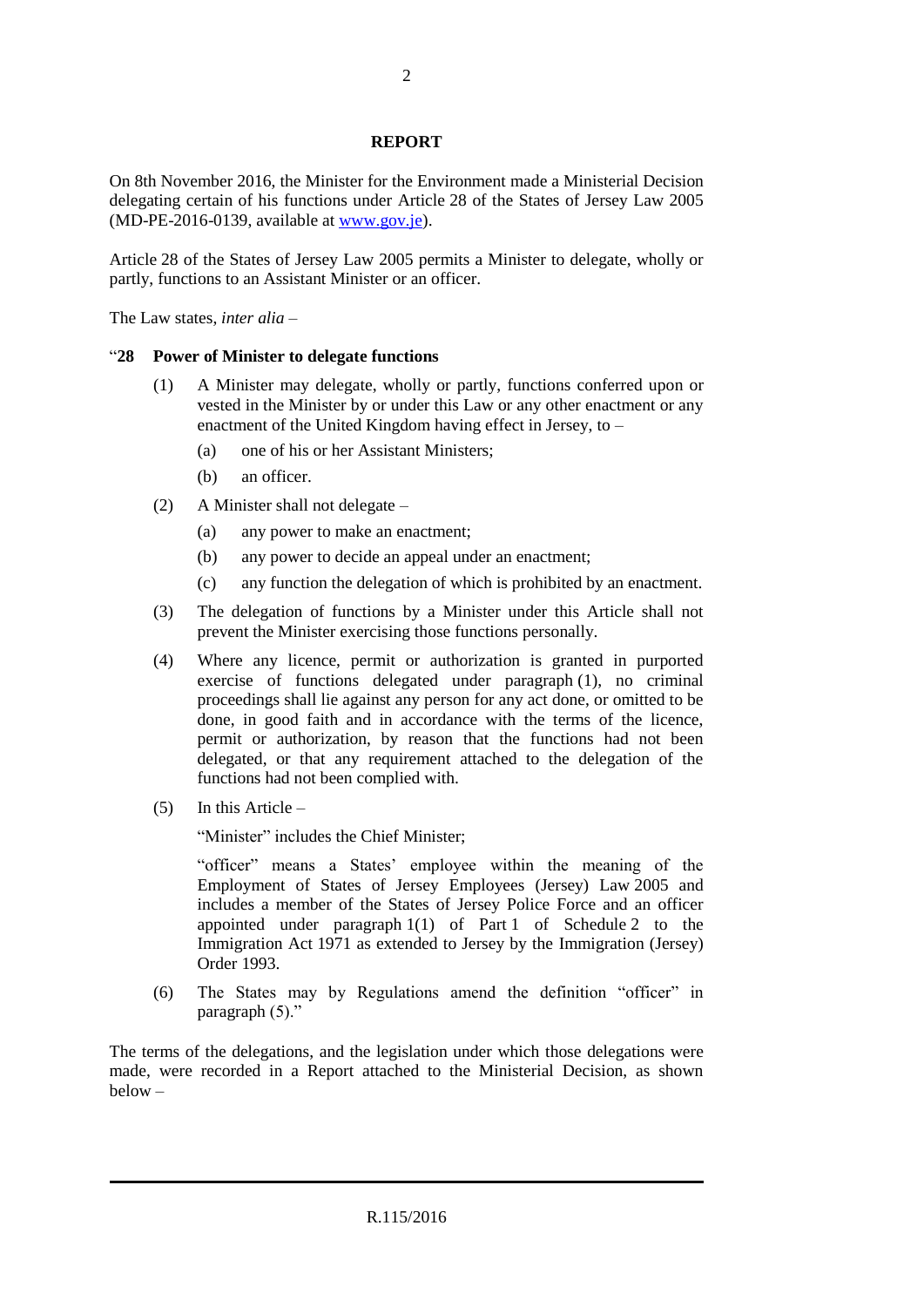# **Scheme of Delegation for the Minister for the Environment – November 2016**

#### **1. Background**

Article 28 of the States of Jersey Law 2005 allows a Minister to delegate any function for which they have responsibility, to an Assistant Minister or an Officer.

The Scheme of Delegation ensures that decisions are made at the appropriate level to ensure the efficient administration of the Minister's duties and responsibilities.

No delegations made prevent the Minister from exercising those functions personally.

#### **2. Delegations to the Assistant Minister**

In pursuance of Article 28(1) of the States of Jersey Law 2005, the Minister delegates:

All powers and functions in respect of the Department of the Environment, including all other areas where the Minister would otherwise have to act and be advised, to his Assistant Minister, Connétable S.W. Pallett of St. Brelade, when he is unavailable or out of the Island.

The determination of appeals made under Part 7 of the Planning and Building (Jersey) Law 2002, to his Assistant Minister, Deputy A.E. Pryke of Trinity, when he is unavailable, unable to determine an appeal, or when it could be perceived that he is conflicted.

#### **3. Delegations to Officers – Public Finances (Jersey) Law 2005**

In pursuance of Article 28(1) of the States of Jersey Law 2005, the Minister delegates the following powers and functions in respect of the Department of the Environment to Officers of the Department, subject to the conditions as stated.

| <b>Public Finances (Jersey) Law 2005</b>                                                                                                                |                                                                                                         |                                                                                                                                 |  |
|---------------------------------------------------------------------------------------------------------------------------------------------------------|---------------------------------------------------------------------------------------------------------|---------------------------------------------------------------------------------------------------------------------------------|--|
| Article:                                                                                                                                                | Detail:                                                                                                 | Delegated to:                                                                                                                   |  |
| Write off bad<br>debts                                                                                                                                  | For an individual value of less than $£25,000$<br>and a combined annual total of less than<br>£200,000. | Chief Officer, Department of<br>the Environment<br>Finance Director, Department<br>$\bullet$<br>of the Environment              |  |
|                                                                                                                                                         | For an individual value of less than $£50$ .                                                            | Finance Officer                                                                                                                 |  |
|                                                                                                                                                         | Subject to them being reported to the Minister on a quarterly basis with an<br>explanatory report.      |                                                                                                                                 |  |
| Approve the Department's authorised signature schedule and<br>approved expenditure limits, conditional upon them being<br>within pre-authorised limits. |                                                                                                         | Chief Officer, Department of<br>$\bullet$<br>the Environment<br>Finance Director, Department<br>$\bullet$<br>of the Environment |  |
| Article 28                                                                                                                                              | Authorisation<br>of<br>budget<br>non-contentious<br>transfers up to the value of $£200,000$ .           | Chief Officer, Department of<br>$\bullet$<br>the Environment                                                                    |  |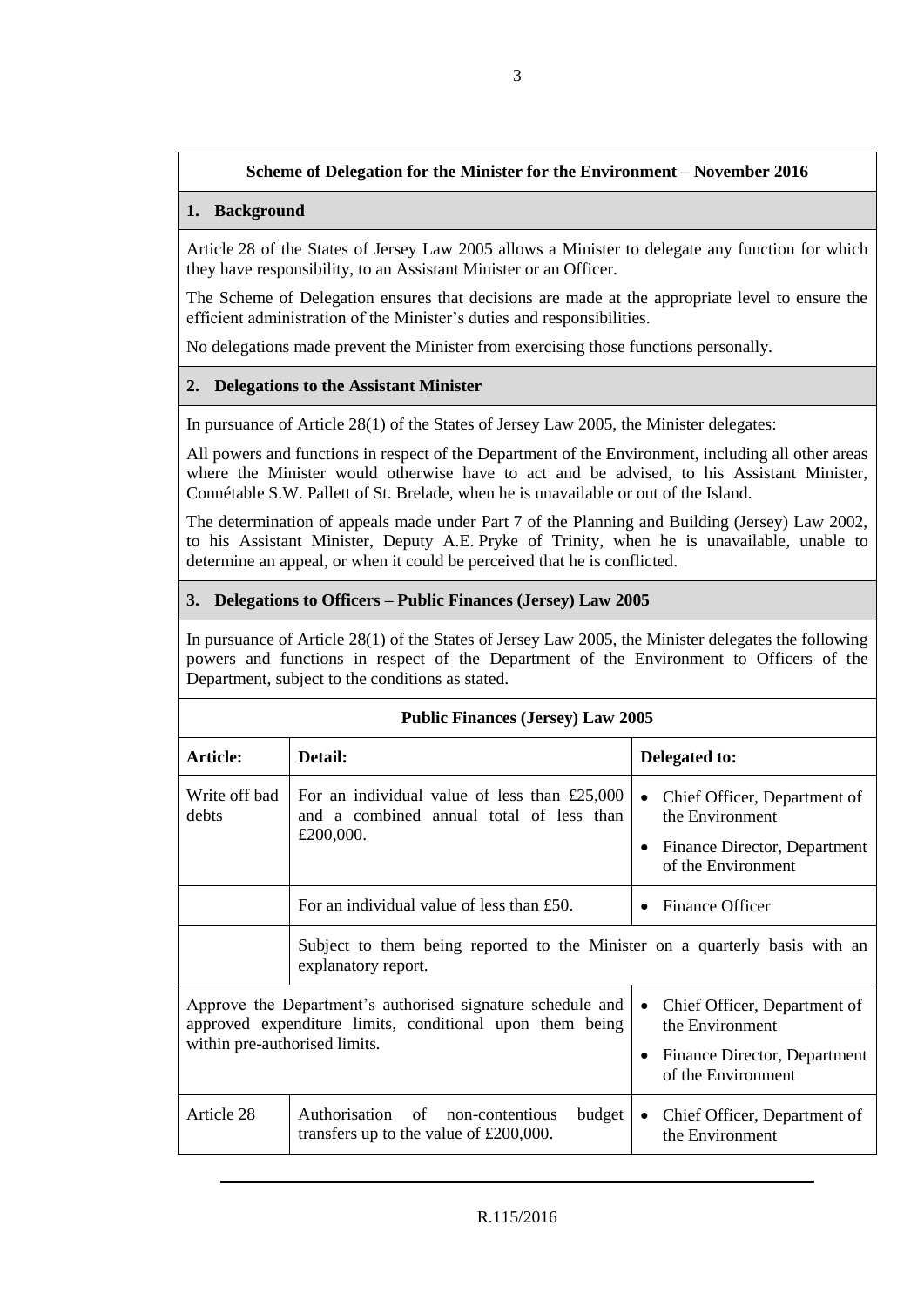# **4. Delegations to Officers – Planning and Building Services Division**

In pursuance of Article 28(1) of the States of Jersey Law 2005, the Minister delegates the following powers and functions in respect of the Department of the Environment to Officers of the Department, subject to the conditions as stated.

| <b>High Hedges (Jersey) Law 2008</b> |                                                                                                                                                                              |                                                                                                        |  |
|--------------------------------------|------------------------------------------------------------------------------------------------------------------------------------------------------------------------------|--------------------------------------------------------------------------------------------------------|--|
| Article:                             | Detail:                                                                                                                                                                      | Delegated to:                                                                                          |  |
| <b>HIGH HEDGES</b>                   |                                                                                                                                                                              |                                                                                                        |  |
| Article 6                            | Determining whether a complainant has taken<br>steps to resolve the situation, whether the<br>complaint is frivolous or vexatious, or whether<br>the complaint is justified. | Chief Officer, Department of<br>$\bullet$<br>the Environment<br>Director of Development<br>Control     |  |
| Article 7                            | Issuing a Remedial Notice, provided that the<br>owner of the hedge has not made<br>any<br>representation in connection<br>with<br>the<br>complaint.                          | Director of Policy, Projects<br>$\bullet$<br>and the Historic Environment<br><b>Principal Planners</b> |  |
| Article 9                            | Withdrawal of a Remedial Notice and issuing<br>of an amended Notice if appropriate.                                                                                          | Senior Planners and Assistant<br><b>Senior Planners</b>                                                |  |

# **CONDITIONS**

In deciding an application and any requirement for remedial action in connection with a submission under the High Hedges (Jersey) Law 2008, Authorised Officers may only make a decision when representations have not been received from the owner of the hedge that is the subject of the application.

The Planning Applications Committee do not have any powers to determine High Hedges applications, as neither the States of Jersey Law 2005 nor the High Hedges (Jersey) Law 2008 allow for such a delegation.

| <b>Planning and Building (Jersey) Law 2002</b> |                                                                                                                    |                                                                                                                      |  |
|------------------------------------------------|--------------------------------------------------------------------------------------------------------------------|----------------------------------------------------------------------------------------------------------------------|--|
| Article:                                       | Detail:                                                                                                            | Delegated to:                                                                                                        |  |
| Article 71                                     | Immediate action to ensure safety of a<br>building. This includes powers of entry to<br>carry out any such works.  | Chief Officer, Department of<br>$\bullet$<br>the Environment<br>Deputy Chief Officer<br>Director of Building Control |  |
| Article $116(3)$                               | The giving of notice in writing of the<br>determination of an appeal.                                              | • Judicial Greffier                                                                                                  |  |
| Article $116(4)$                               | The making of reasonable arrangements<br>for access to the inspector's report and<br>notice given by the Minister. | Judicial Greffier                                                                                                    |  |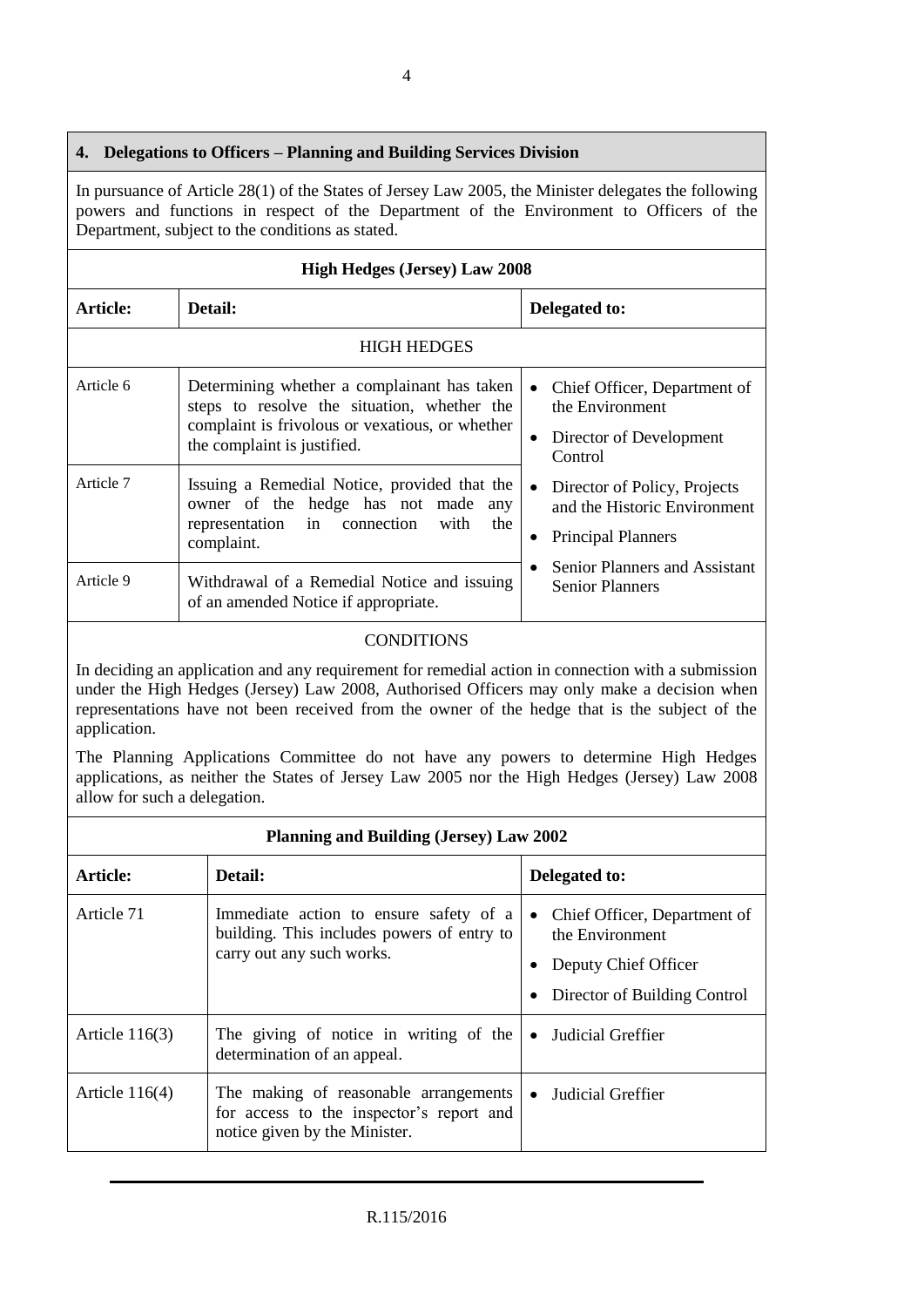### **5. Delegations to Officers – Environmental Division**

In pursuance of Article 28(1) of the States of Jersey Law 2005, the Minister delegates the following powers and functions in respect of the Department of the Environment to Officers of the Department, subject to the conditions as stated.

| <b>Legislation:</b>                                                                                                                                                                                                                                                          | <b>Detail:</b>                                                                                                                                                                                                                                                                                                                                                                                                                                                                                                                 | <b>Delegated to:</b>                                                                                                                                                                                                                                                                                                                                                                                                                                          |
|------------------------------------------------------------------------------------------------------------------------------------------------------------------------------------------------------------------------------------------------------------------------------|--------------------------------------------------------------------------------------------------------------------------------------------------------------------------------------------------------------------------------------------------------------------------------------------------------------------------------------------------------------------------------------------------------------------------------------------------------------------------------------------------------------------------------|---------------------------------------------------------------------------------------------------------------------------------------------------------------------------------------------------------------------------------------------------------------------------------------------------------------------------------------------------------------------------------------------------------------------------------------------------------------|
| <b>Agricultural Land</b><br>(Control of Sales and<br>Leases) (Jersey) Law<br>1974                                                                                                                                                                                            | A Law to control sales and leases of<br>agricultural land.<br>Delegated powers under -<br>Article $2$ – The issuing of consents<br>$\bullet$<br>and permissions on agricultural land<br>at the point of sale or leases using<br>longstanding terms of reference.<br>Decisions not within the terms of<br>reference are referred to the<br>Minister.                                                                                                                                                                            | • Chief Officer,<br>Department of the<br>Environment<br>• Director of Environment/<br>Deputy Chief Officer<br>• Director of<br>Environmental<br>Management and Rural<br>Economy<br>• Land and Horticultural<br>Development Manager<br>• Land Controls and<br>Planning Officer<br>• Projects and Compliance<br>Officer (for monitoring<br>and enforcement)<br>• Waste and Water<br>Management and<br>Regulation Officer (for<br>monitoring and<br>enforcement) |
| <b>Agricultural</b><br><b>Marketing (Jersey)</b><br><b>Law 1953</b><br>Subordinate:<br>Export of<br><b>Agricultural Produce</b><br>(Jersey) Order 1972<br>Potatoes (Precautions<br>against Blight)<br>(Jersey) Order 1961<br><b>Export of Flowers</b><br>(Jersey) Order 1972 | A Law to provide for the control of the<br>marketing of agricultural produce by<br>control of production and by other<br>means, to empower the States to approve<br>schemes for this purpose and to provide<br>for other matters incidental thereto.<br>Delegated powers for the administration,<br>inspection and enforcement for the<br>3 pieces of subordinate legislation to<br>ensure that export produce adheres to<br>certain standards and that crops are<br>disease-free. This allows Jersey to trade<br>with Europe. | • Chief Officer,<br>Department of the<br>Environment<br>• Director of Environment/<br>Deputy Chief Officer<br>• Director of<br><b>Environmental Protection</b><br>• Director of<br>Environmental<br>Management and Rural<br>Economy<br>For the purposes of<br>administration, inspection<br>and enforcement:<br>• Agricultural and Plant<br>Health Inspectors                                                                                                 |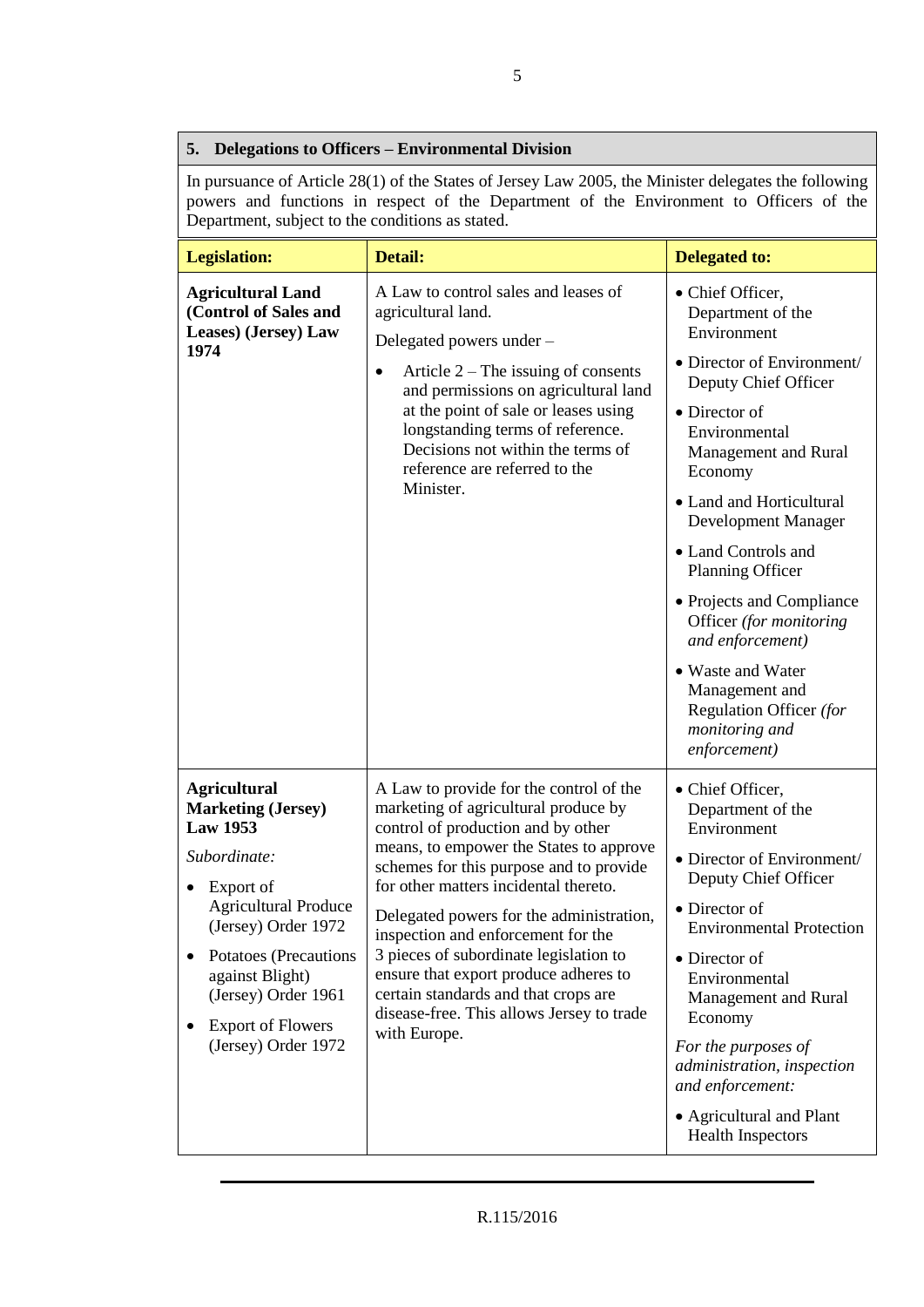| <b>Legislation:</b>                                                                                                                                                               | <b>Detail:</b>                                                                                                                                                                                                                                                                                                                                                                                                                                                                                                                                                                                                                                                                                                                                                                                                                                                                                                                                                                                                                                                                                                                             | <b>Delegated to:</b>                                                                                                                                                                                   |
|-----------------------------------------------------------------------------------------------------------------------------------------------------------------------------------|--------------------------------------------------------------------------------------------------------------------------------------------------------------------------------------------------------------------------------------------------------------------------------------------------------------------------------------------------------------------------------------------------------------------------------------------------------------------------------------------------------------------------------------------------------------------------------------------------------------------------------------------------------------------------------------------------------------------------------------------------------------------------------------------------------------------------------------------------------------------------------------------------------------------------------------------------------------------------------------------------------------------------------------------------------------------------------------------------------------------------------------------|--------------------------------------------------------------------------------------------------------------------------------------------------------------------------------------------------------|
| <b>Animals (Trapping)</b><br>(Jersey) Law 1961<br>Subordinate:<br><b>Spring Traps</b><br>(Approval) (Jersey)<br>Order 1996<br>Small Ground<br>Vermin Traps<br>(Jersey) Order 1961 | A Law to define approved traps and to<br>regulate and enforce their appropriate<br>use.                                                                                                                                                                                                                                                                                                                                                                                                                                                                                                                                                                                                                                                                                                                                                                                                                                                                                                                                                                                                                                                    | • Chief Officer,<br>Department of the<br>Environment<br>• Director of Environment/<br>Deputy Chief Officer<br>• Principal Ecologist<br>• States Veterinary Officer                                     |
| <b>Animal Welfare</b><br>(Jersey) Law 2004                                                                                                                                        | A Law to consolidate and revise the laws<br>promoting the welfare of animals and the<br>prevention of suffering by animals, to<br>regulate the keeping and use of animals,<br>and for connected purposes.<br>The Law defines the Veterinary Officer<br>according to the definition given under<br>the Diseases of Animals (Jersey) Law<br>1956. The Appointed Veterinary Officer<br>(or their appointed Deputy under Part 2,<br>Article 2 of the 1956 Law) has delegated<br>powers under all Orders and is<br>empowered to perform all duties relating<br>to veterinary matters (Articles 1 to 7).<br>Additional delegated powers are<br>requested for appointment; as the<br>inspector is required, in accordance with<br>Article 22, to carry out licensing visits or<br>enter premises licensed in accordance<br>with Articles 14 or 15 of the Law.<br>The Animal Welfare (Jersey) Law 2004<br>to restrict the powers of an inspector<br>appointed under Article 22, prohibiting<br>them from exercising functions in<br>relation to licensing if the licensed<br>activity is also undertaken by the<br>inspector or his/her employers. | • Chief Officer,<br>Department of the<br>Environment<br>• Director of Environment/<br>Deputy Chief Officer<br>• States Veterinary Officer<br>• Principal Ecologist<br>• States Veterinary<br>Assistant |
| <b>Artificial Insemination</b><br>of Domestic Animals<br>(Jersey) Law 1952<br>Subordinate:<br>Artificial<br>Insemination of<br><b>Domestic Animals</b><br>(Jersey) Order 2008     | Licences to those wishing to collect,<br>store, distribute or sell the semen from<br>any male domestic animal (Article 2).<br>Licences to persons wishing to import<br>(other than cattle) or export the embryos,<br>ova or semen of domestic animals and to<br>export (including cattle) as above<br>(Article 3).                                                                                                                                                                                                                                                                                                                                                                                                                                                                                                                                                                                                                                                                                                                                                                                                                         | • Chief Officer,<br>Department of the<br>Environment<br>• Director of Environment/<br>Deputy Chief Officer<br>• States Veterinary Officer                                                              |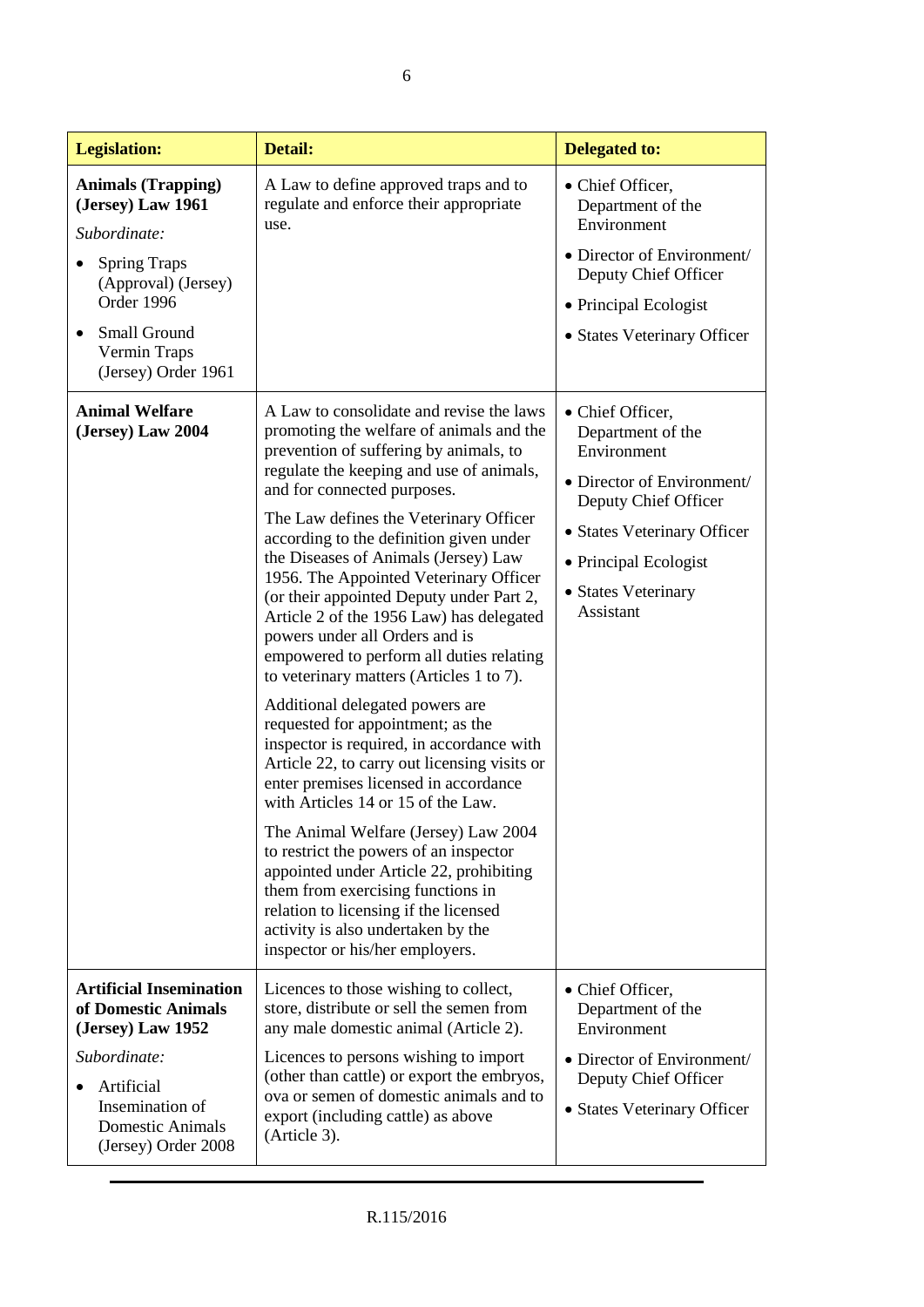| <b>Legislation:</b>                                                                               | Detail:                                                                                                                                                                                                                                                                                                                                                                                                                                                                                                                                                                                                                                                                                                                                                                                                                                                                                                                                                                                                                                                                                                                                                                                                                                                                                                                                                                                                                                                    | <b>Delegated to:</b>                                                                                                                                                                                                                                                                                                                    |
|---------------------------------------------------------------------------------------------------|------------------------------------------------------------------------------------------------------------------------------------------------------------------------------------------------------------------------------------------------------------------------------------------------------------------------------------------------------------------------------------------------------------------------------------------------------------------------------------------------------------------------------------------------------------------------------------------------------------------------------------------------------------------------------------------------------------------------------------------------------------------------------------------------------------------------------------------------------------------------------------------------------------------------------------------------------------------------------------------------------------------------------------------------------------------------------------------------------------------------------------------------------------------------------------------------------------------------------------------------------------------------------------------------------------------------------------------------------------------------------------------------------------------------------------------------------------|-----------------------------------------------------------------------------------------------------------------------------------------------------------------------------------------------------------------------------------------------------------------------------------------------------------------------------------------|
| Artificial<br>Insemination of<br><b>Domestic Animals</b><br>(Bovine Semen)<br>(Jersey) Order 2008 |                                                                                                                                                                                                                                                                                                                                                                                                                                                                                                                                                                                                                                                                                                                                                                                                                                                                                                                                                                                                                                                                                                                                                                                                                                                                                                                                                                                                                                                            |                                                                                                                                                                                                                                                                                                                                         |
| <b>Conservation of</b><br><b>Wildlife (Jersey) Law</b><br>2000                                    | A Law to protect scheduled wild animals<br>and birds and their nests or dens from<br>death, damage or disturbance.<br>Article 16 allows for the licensing of<br>normally prohibited activities under<br>Articles 6, 8, 9, 10, 11 and 15.<br>Prohibitions:<br>$6 - Relating to dens and nests, etc. of$<br>protected wild animals and protected<br>wild birds;<br>8 – Keeping, etc. of protected wild<br>٠<br>animals and protected wild birds;<br>$9 -$ Certain methods of killing or<br>٠<br>taking wild birds;<br>$10$ – Certain methods of killing or<br>٠<br>taking wild animals (no licences<br>have ever been issued for 9 and 10);<br>$11 -$ Export of certain reptiles and<br>٠<br>amphibians;<br>15 – Release, etc. of imported<br>$\bullet$<br>species (specifically includes<br>pheasants and partridges).<br>Licences may only be issued if the thing<br>to be done is for scientific, research or<br>educational purposes (e.g. ringing,<br>marking, tracking); preserving public<br>health or public or air safety; the re-<br>introduction of a species, the purpose of<br>conservation or the prevention of the<br>spread of diseases, preventing serious<br>damage to livestock and crops, AND<br>'there is no other satisfactory solution<br>and that anything Authorised by the<br>licence will not be detrimental to the<br>survival of the population concerned'.<br>Delegated powers under Article 18<br>for enforcement activities. | • Chief Officer,<br>Department of the<br>Environment<br>• Director of Environment/<br>Deputy Chief Officer<br>• Director of<br>Environmental<br>Management and Rural<br>Economy<br>• Principal Ecologist<br>For the purposes of<br>enforcement:<br>• Natural Environment<br>Officer<br>• Research Ecologist<br>• Sea Fisheries Officers |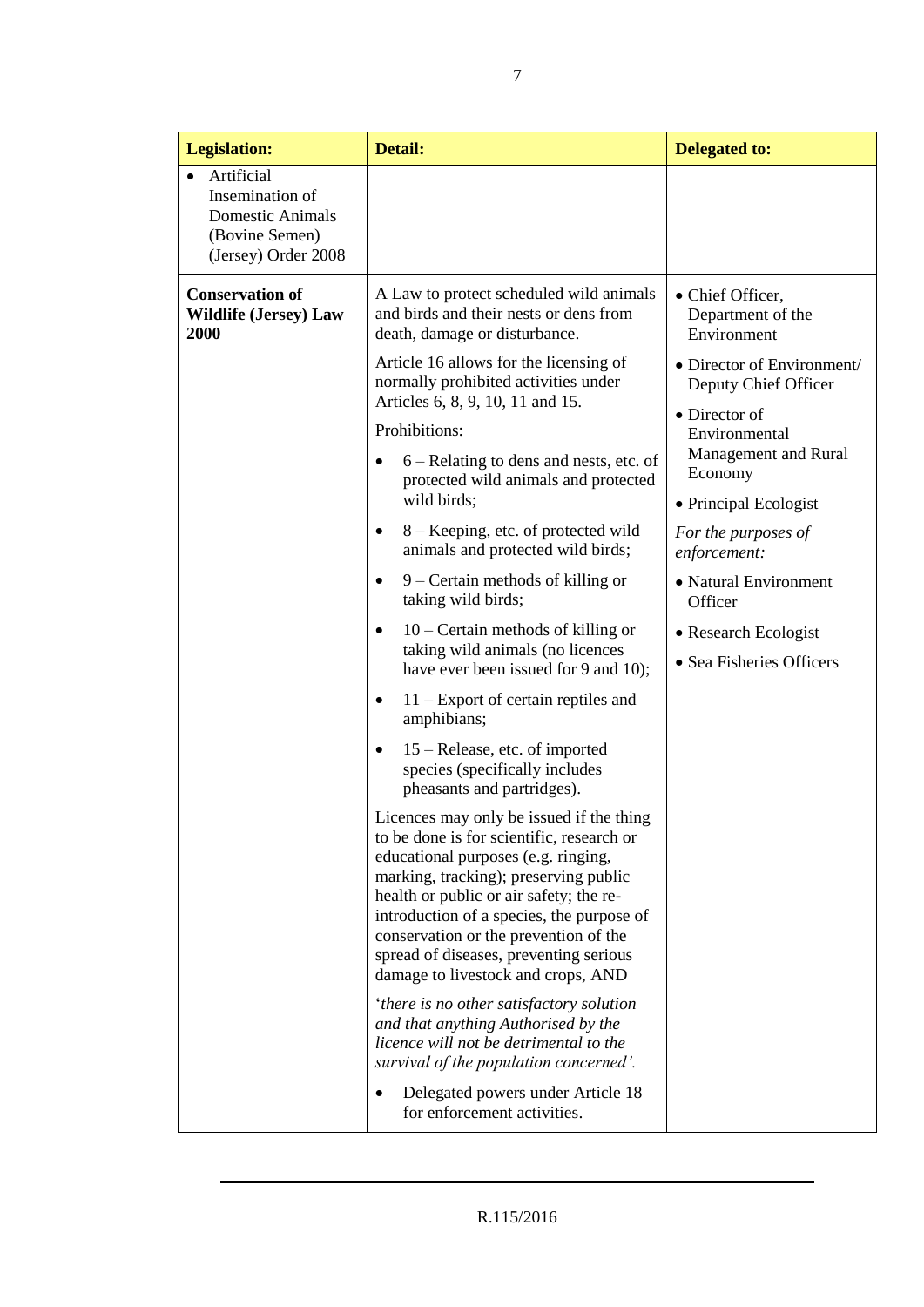| <b>Legislation:</b>                                                                                                                                                                                                                                                                                                                                                                                                                                                                                                                                                                                                                                 | Detail:                                                                                                                                                                                                                                                                                                                                     | <b>Delegated to:</b>                                                                                                                                                            |
|-----------------------------------------------------------------------------------------------------------------------------------------------------------------------------------------------------------------------------------------------------------------------------------------------------------------------------------------------------------------------------------------------------------------------------------------------------------------------------------------------------------------------------------------------------------------------------------------------------------------------------------------------------|---------------------------------------------------------------------------------------------------------------------------------------------------------------------------------------------------------------------------------------------------------------------------------------------------------------------------------------------|---------------------------------------------------------------------------------------------------------------------------------------------------------------------------------|
| <b>Dangerous Wild</b><br><b>Animals (Jersey) Law</b><br>1999                                                                                                                                                                                                                                                                                                                                                                                                                                                                                                                                                                                        | This Law provides a licensing<br>requirement to keep a scheduled animal<br>(Article 3).                                                                                                                                                                                                                                                     | • Chief Officer,<br>Department of the<br>Environment                                                                                                                            |
|                                                                                                                                                                                                                                                                                                                                                                                                                                                                                                                                                                                                                                                     | Administration of this Law is delegated<br>to the States Veterinary Officer, who will<br>seek advice at his/her discretion.                                                                                                                                                                                                                 | • Director of Environment/<br>Deputy Chief Officer<br>• States Veterinary Officer                                                                                               |
| <b>Diseases of Animals</b><br>(Jersey) Law 1956<br>Subordinate:<br>Diseases of Animals<br>(Approved<br>Disinfectants)<br>(Jersey) Order 1958<br>Diseases of Animals<br>(Miscellaneous<br>Provisions) (Jersey)<br>Order 1958<br>Diseases of Animals<br>(Waste Foods)<br>(Jersey) Order 1958<br>Diseases of Animals<br>(Pigs, Goats and<br>Sheep Registration,<br>Identification and<br>Movement) (Jersey)<br>Order 2007<br>Diseases of Animals<br>(Rabies) (Importation<br>of Mammals)<br>(Jersey) Order 2011<br>Diseases of Animals<br>(Non-Rabies)<br>(Importation of<br>Mammals) (Jersey)<br>Order 2011<br>Diseases of Animals<br>(Importation of | The Appointed Veterinary Officer (under<br>Part 2, Article 2 of the Law) has<br>delegated powers under all Orders and is<br>empowered to perform all duties relating<br>to veterinary matters (Articles 1 to 7).<br>Licences are issued under delegated<br>powers.<br>The Minister is advised of the outbreak<br>of any notifiable disease. | • Chief Officer,<br>Department of the<br>Environment<br>• Director of Environment/<br>Deputy Chief Officer<br>• Director of<br>Environmental<br>Management and Rural<br>Economy |
| <b>Miscellaneous Goods</b><br>and Animals)<br>(Jersey) Order 2012<br>Diseases of Animals<br>$\bullet$<br>(Bees) (Jersey) Order<br>2013                                                                                                                                                                                                                                                                                                                                                                                                                                                                                                              |                                                                                                                                                                                                                                                                                                                                             |                                                                                                                                                                                 |
|                                                                                                                                                                                                                                                                                                                                                                                                                                                                                                                                                                                                                                                     |                                                                                                                                                                                                                                                                                                                                             |                                                                                                                                                                                 |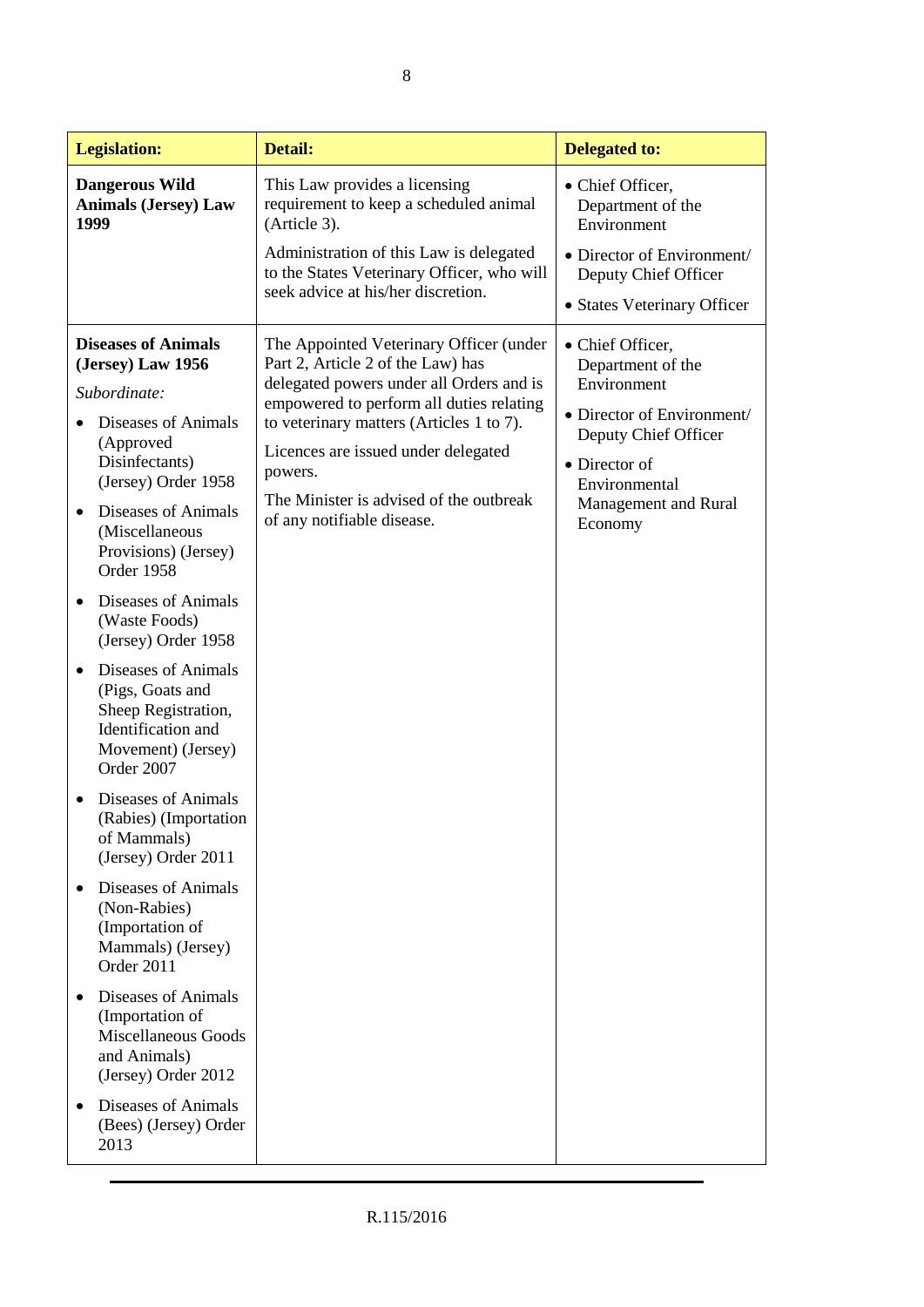| <b>Legislation:</b>                                                                               | <b>Detail:</b> | <b>Delegated to:</b> |
|---------------------------------------------------------------------------------------------------|----------------|----------------------|
| <b>Notifiable Disease</b><br><b>Orders</b>                                                        |                |                      |
| <b>Diseases of Animals</b><br>$\bullet$<br>(African Horse<br>Sickness) (Jersey)<br>Order 2016     |                |                      |
| Anthrax (Jersey)<br>$\bullet$<br>Order 1958                                                       |                |                      |
| Aujeszky's Disease<br>٠<br>(Jersey) Order 1984                                                    |                |                      |
| Diseases of Animals<br>$\bullet$<br>(Avian Influenza)<br>(Jersey) Order 2005                      |                |                      |
| Diseases of Animals<br>$\bullet$<br>(Bluetongue) (Jersey)<br>Order 2006                           |                |                      |
| <b>Contagious Abortion</b><br>$\bullet$<br>(Jersey) Order 1958                                    |                |                      |
| <b>Enzootic Bovine</b><br>$\bullet$<br>Leucosis Disease<br>(Jersey) Order 1984                    |                |                      |
| Epizootic<br>$\bullet$<br>Lymphangitis<br>(Jersey) Order 1958                                     |                |                      |
| Foot-and-Mouth<br>$\bullet$<br>Disease (Jersey)<br>Order 1958                                     |                |                      |
| Fowl Pest (Jersey)<br>Order 1958                                                                  |                |                      |
| <b>Glanders or Farcy</b><br>$\bullet$<br>(Jersey) Order 1958                                      |                |                      |
| Diseases of Animals<br>$\bullet$<br>(Infectious Bovine<br>Rhinotracheitis)<br>(Jersey) Order 2012 |                |                      |
| Pleuro-Pneumonia<br>$\bullet$<br>(Jersey) Order 1958                                              |                |                      |
| Psittacosis (Jersey)<br>$\bullet$<br>Order 1958                                                   |                |                      |
| Rabies (Control)<br>$\bullet$<br>(Jersey) Order<br>1976                                           |                |                      |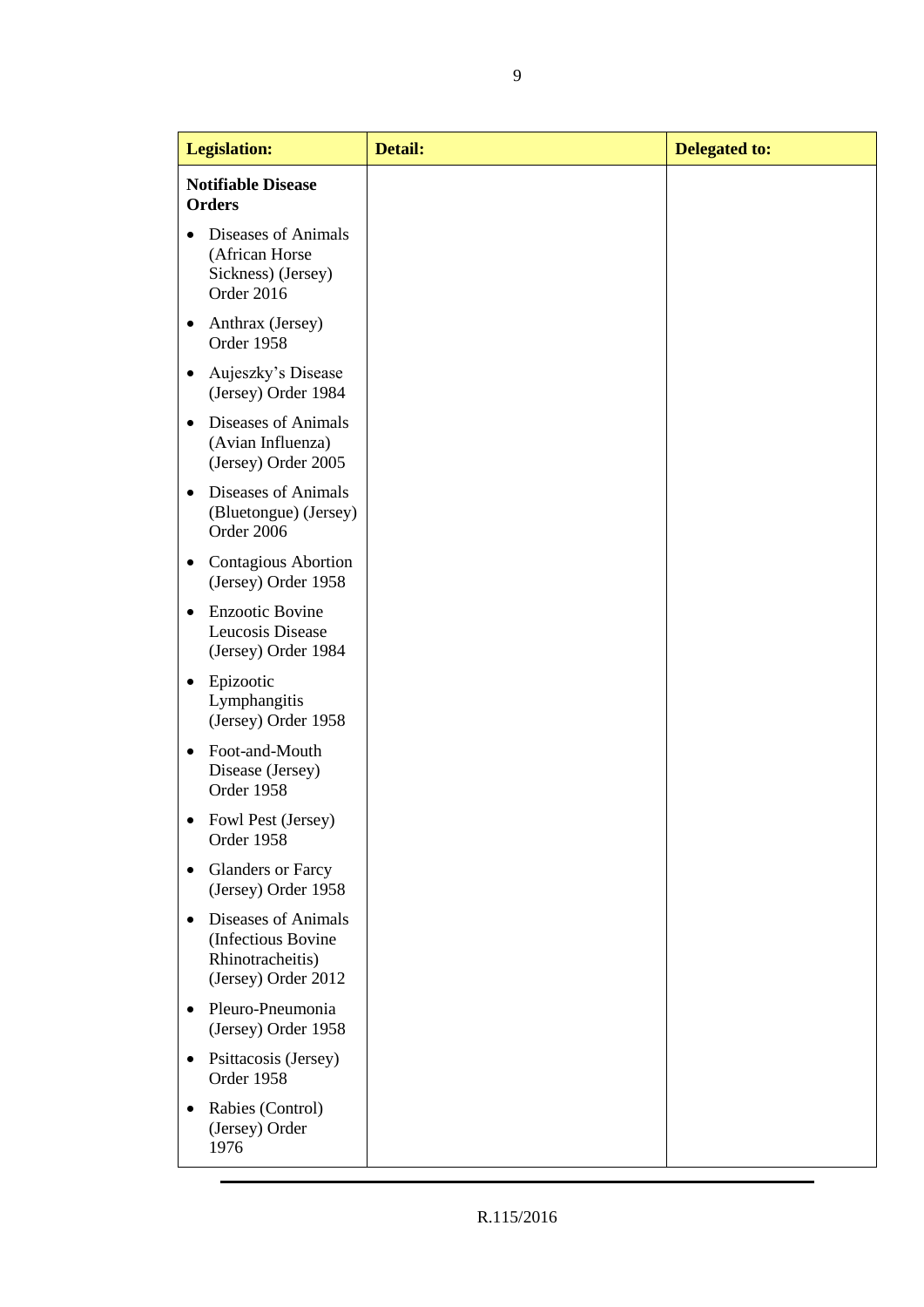| <b>Legislation:</b>                                                                                             | <b>Detail:</b>                                                                                                                                                                                                                                                                                                                                                                                                                                                                                                                                                                                                                                                                                                                                                                                                                                                                                                                     | <b>Delegated to:</b>                                                                                                                                                                                                                                                                                                                                                                                                                                                                                                                                                                               |
|-----------------------------------------------------------------------------------------------------------------|------------------------------------------------------------------------------------------------------------------------------------------------------------------------------------------------------------------------------------------------------------------------------------------------------------------------------------------------------------------------------------------------------------------------------------------------------------------------------------------------------------------------------------------------------------------------------------------------------------------------------------------------------------------------------------------------------------------------------------------------------------------------------------------------------------------------------------------------------------------------------------------------------------------------------------|----------------------------------------------------------------------------------------------------------------------------------------------------------------------------------------------------------------------------------------------------------------------------------------------------------------------------------------------------------------------------------------------------------------------------------------------------------------------------------------------------------------------------------------------------------------------------------------------------|
| Sheep-Pox (Jersey)<br>Order 1958<br>Sheep Scab (Jersey)<br>Order 1958                                           |                                                                                                                                                                                                                                                                                                                                                                                                                                                                                                                                                                                                                                                                                                                                                                                                                                                                                                                                    |                                                                                                                                                                                                                                                                                                                                                                                                                                                                                                                                                                                                    |
| Swine Fever (Jersey)<br>Order 1958                                                                              |                                                                                                                                                                                                                                                                                                                                                                                                                                                                                                                                                                                                                                                                                                                                                                                                                                                                                                                                    |                                                                                                                                                                                                                                                                                                                                                                                                                                                                                                                                                                                                    |
| <b>Swine Vesicular</b><br>Disease (Jersey)<br>Order 1974                                                        |                                                                                                                                                                                                                                                                                                                                                                                                                                                                                                                                                                                                                                                                                                                                                                                                                                                                                                                                    |                                                                                                                                                                                                                                                                                                                                                                                                                                                                                                                                                                                                    |
| Tuberculosis (Jersey)<br>Order 1958                                                                             |                                                                                                                                                                                                                                                                                                                                                                                                                                                                                                                                                                                                                                                                                                                                                                                                                                                                                                                                    |                                                                                                                                                                                                                                                                                                                                                                                                                                                                                                                                                                                                    |
| <b>Endangered Species</b><br>(CITES) (Jersey) Law<br>2012                                                       | <b>MANAGEMENT AUTHORITY</b><br>Article $6(1)$<br>A Law to regulate the trade in certain<br>animal and plant species that are or may<br>be in danger of extinction, and to ensure<br>the implementation of the Convention on<br>the International Trade in Endangered<br>Species (CITES), and for connected<br>purposes.<br>The Law prescribes a number of<br>functions to the Management Authority<br>under Articles 7, 8 and 12 to 30<br>connected to the permitting, licensing<br>and reporting of the import, export and<br>re-export of listed species or their<br>derivatives, as well as the registration of<br>local commercial breeding and trade<br>operations. The Management Authority<br>is also required to co-operate with<br>recognised management authorities in<br>the implementation and enforcement of<br>legislation, in Jersey and in other<br>countries or territories, relating to species<br>conservation. | • States Veterinary Officer<br>• States Veterinary<br>Assistant<br>• Director of<br><b>Environmental Policy</b><br>• Director of Environment/<br>Deputy Chief Officer<br>Note: for the purposes of<br>enforcement/inspection,<br>the Endangered Species<br>(CITES) (Designation and<br>Appointment) (Jersey)<br>Order 2012, Article 3<br>already appoints additional<br>officers to those appointed<br>under Article $11(1)$ of the<br>Law, as follows:<br>• Director of<br><b>Environmental Policy</b><br>• An Inspector within the<br>meaning of the Diseases<br>of Animals (Jersey) Law<br>1956 |
| Subordinate:<br><b>Endangered Species</b><br>(CITES)<br>(Designation and<br>Appointment)<br>(Jersey) Order 2012 | <b>SCIENTIFIC AUTHORITY</b><br>Article 2<br>Pursuant to Article $9(1)$ of the Law, the<br>Minister for the Environment is<br>designated as the Scientific Authority.<br>The Law prescribes a number of powers<br>and functions of the Scientific Authority<br>in Article 10 in relation to advising the                                                                                                                                                                                                                                                                                                                                                                                                                                                                                                                                                                                                                            | • Director of<br><b>Environmental Policy</b><br>• Director of Environment/<br>Deputy Chief Officer                                                                                                                                                                                                                                                                                                                                                                                                                                                                                                 |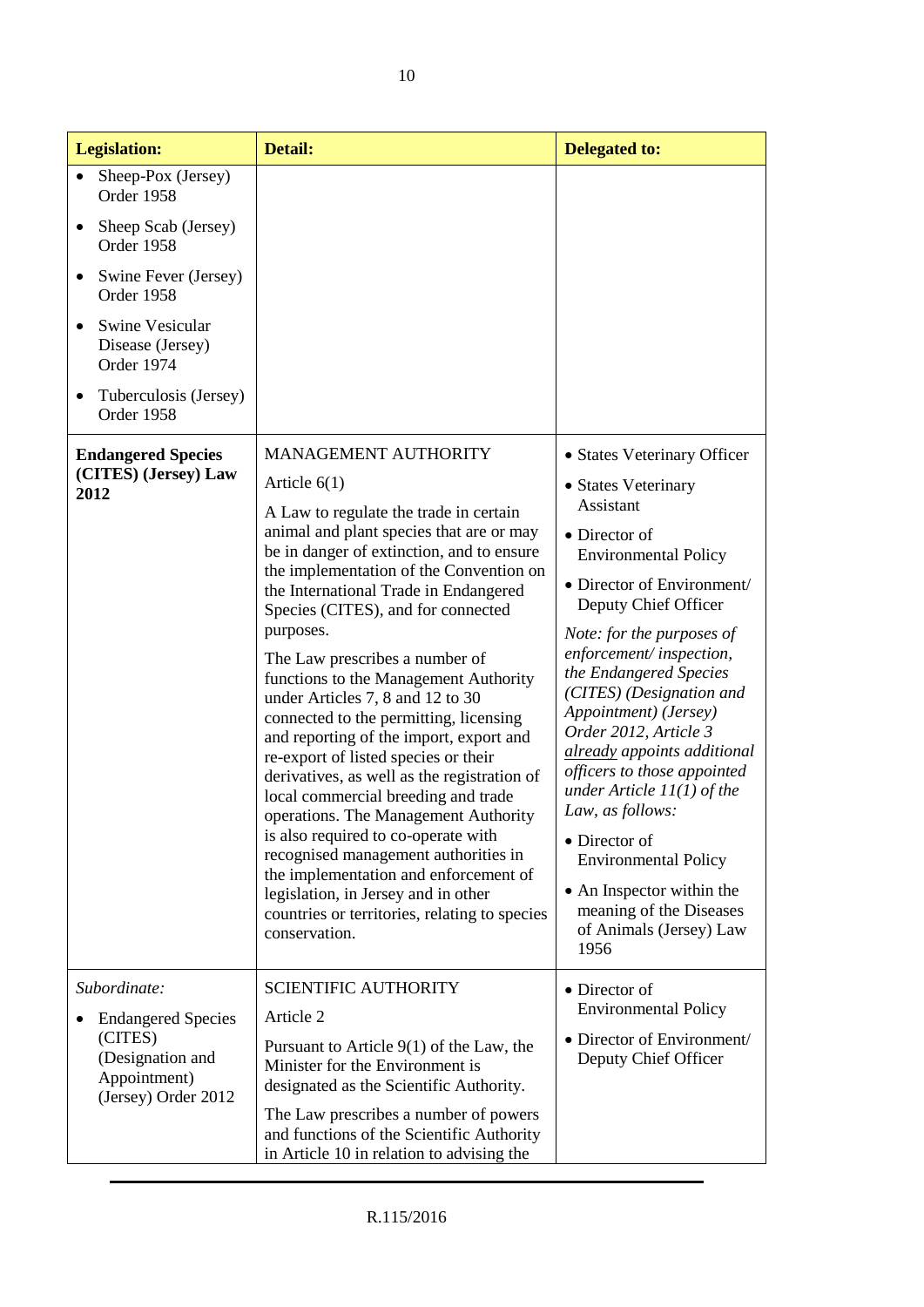| <b>Legislation:</b>                                                                                                   | <b>Detail:</b>                                                                                                                                                                                                                                                                                                                                                                                                                                                                                                                                                                                             | <b>Delegated to:</b>                                                                                                                                                          |
|-----------------------------------------------------------------------------------------------------------------------|------------------------------------------------------------------------------------------------------------------------------------------------------------------------------------------------------------------------------------------------------------------------------------------------------------------------------------------------------------------------------------------------------------------------------------------------------------------------------------------------------------------------------------------------------------------------------------------------------------|-------------------------------------------------------------------------------------------------------------------------------------------------------------------------------|
|                                                                                                                       | Management Authority of decisions in<br>respect of the issuing of permits for<br>import, export or re-export of listed<br>specimens or derivatives.                                                                                                                                                                                                                                                                                                                                                                                                                                                        |                                                                                                                                                                               |
| Subordinate:                                                                                                          | European Union Legislation (Implementation) (Jersey) Law 2014                                                                                                                                                                                                                                                                                                                                                                                                                                                                                                                                              |                                                                                                                                                                               |
| <b>EU</b> Legislation<br>(Aquatic Animal<br>Health) (Jersey)<br>Regulations 2016                                      | Regulations to ensure the health of<br>aquaculture animals and aquaculture<br>products in order to prevent the spread of<br>disease.<br>Regulation, enforcement and inspections<br>are carried out by the States Veterinary<br>Officer or his/her assistants.                                                                                                                                                                                                                                                                                                                                              | • Chief Officer,<br>Department of the<br>Environment<br>• Director of Environment/<br>Deputy Chief Officer<br>• States Veterinary Officer<br>• States Veterinary<br>Assistant |
| European<br>Communities<br>Legislation<br>(Implementation)<br>(Cattle Identification)<br>(Jersey) Regulations<br>2002 | Regulations to ensure the correct form<br>and application of prescribed cattle ear<br>tags (Regulation 2):<br>The registration of cattle and<br>$\bullet$<br>recording of movements<br>(Regulation 7).<br>Provide replacement passports<br>$\bullet$<br>(Regulation 10).<br>Powers of entry. To inspect cattle,<br>$\bullet$<br>examine and remove records, check<br>unused eartags (Regulation 13).<br>Serve a notice restricting movement<br>from the holding (Regulation 14).<br>Inspections and enforcement are<br>$\bullet$<br>carried out by the States Veterinary<br>Officer or his/her assistants. | • Chief Officer,<br>Department of the<br>Environment<br>• Director of Environment/<br>Deputy Chief Officer<br>• States Veterinary Officer                                     |
| EU Legislation<br>(Transmissible<br>Spongiform<br>Encephalopathies)<br>(Jersey) Regulations<br>2015                   | Regulations to provide for the<br>enforcement of Regulation (EC)<br>No. 999/2001 of the European<br>Parliament and of the Council, laying<br>down rules for the prevention, control<br>and eradication of certain transmissible<br>spongiform encephalopathies ("the EU<br>TSE Regulation").<br>Inspections and enforcement are carried<br>out by the States Veterinary Officer or<br>his/her assistants.                                                                                                                                                                                                  | • Chief Officer,<br>Department of the<br>Environment<br>• Director of Environment/<br>Deputy Chief Officer<br>• States Veterinary Officer                                     |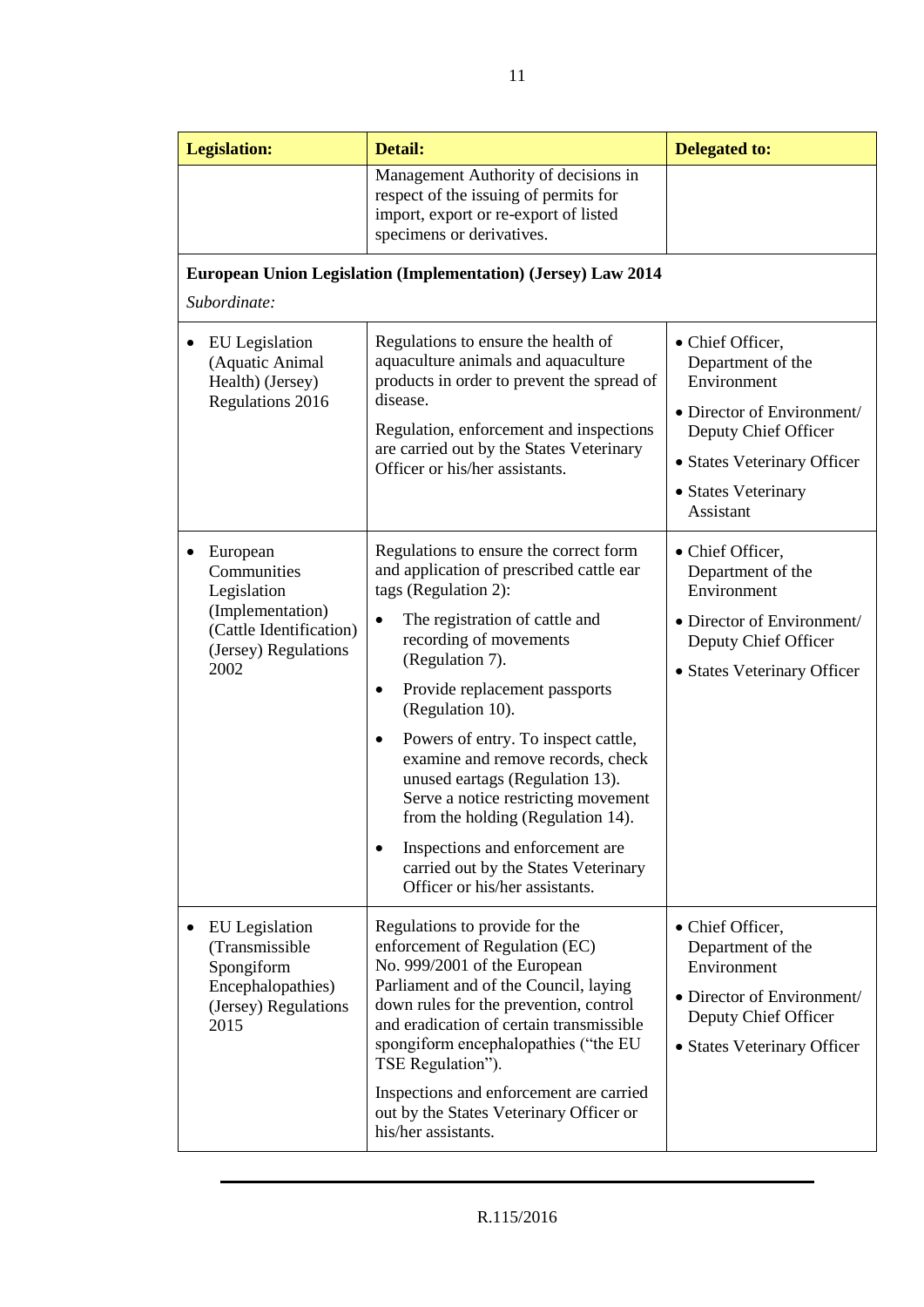| <b>Legislation:</b>                                                                        | <b>Detail:</b>                                                                                                                                                                                                                                                                                                                                                                              | <b>Delegated to:</b>                                                                                                                                                                                                                               |
|--------------------------------------------------------------------------------------------|---------------------------------------------------------------------------------------------------------------------------------------------------------------------------------------------------------------------------------------------------------------------------------------------------------------------------------------------------------------------------------------------|----------------------------------------------------------------------------------------------------------------------------------------------------------------------------------------------------------------------------------------------------|
| European<br>Communities<br>Legislation<br>(Bluetongue) (Jersey)<br><b>Regulations 2008</b> | Regulations for the control, monitoring,<br>surveillance and restrictions on<br>movements of certain animals of<br>susceptible species in relation to<br>bluetongue.<br>Inspections and enforcement are carried<br>out by the States Veterinary Officer or<br>his/her assistants.                                                                                                           | • Chief Officer,<br>Department of the<br>Environment<br>• Director of Environment/<br>Deputy Chief Officer<br>• Director of<br>Environmental<br>Management and Rural<br>Economy<br>• States Veterinary Officer                                     |
| Community<br>Provisions (Bovine<br>Embryos) (Jersey)<br>Regulations 2010                   | Regulations for the trade in bovine<br>embryos with Member States and to<br>control the importation of bovine<br>embryos from third countries; to approve<br>embryo collection teams, including<br>laboratories, embryo production teams,<br>and storage facilities for trade.<br>Inspections and enforcement are carried<br>out by the States Veterinary Officer or<br>his/her assistants. | • Chief Officer,<br>Department of the<br>Environment<br>• Director of Environment/<br>Deputy Chief Officer<br>• Director of<br>Environmental<br>Management and Rural<br>Economy<br>• States Veterinary Officer                                     |
| Pet Travel Scheme<br>(Jersey) Regulations<br>2011                                          | Regulations for the movement of pet<br>animals arriving from outside the British<br>Islands entering Jersey from a member<br>State or a third country.<br>Inspections and enforcement are carried<br>out by the States Veterinary Officer or<br>his/her assistants.                                                                                                                         | • Chief Officer,<br>Department of the<br>Environment<br>• Director of Environment/<br>Deputy Chief Officer<br>• Director of<br>Environmental<br>Management and Rural<br>Economy<br>• States Veterinary Officer<br>• States Veterinary<br>Assistant |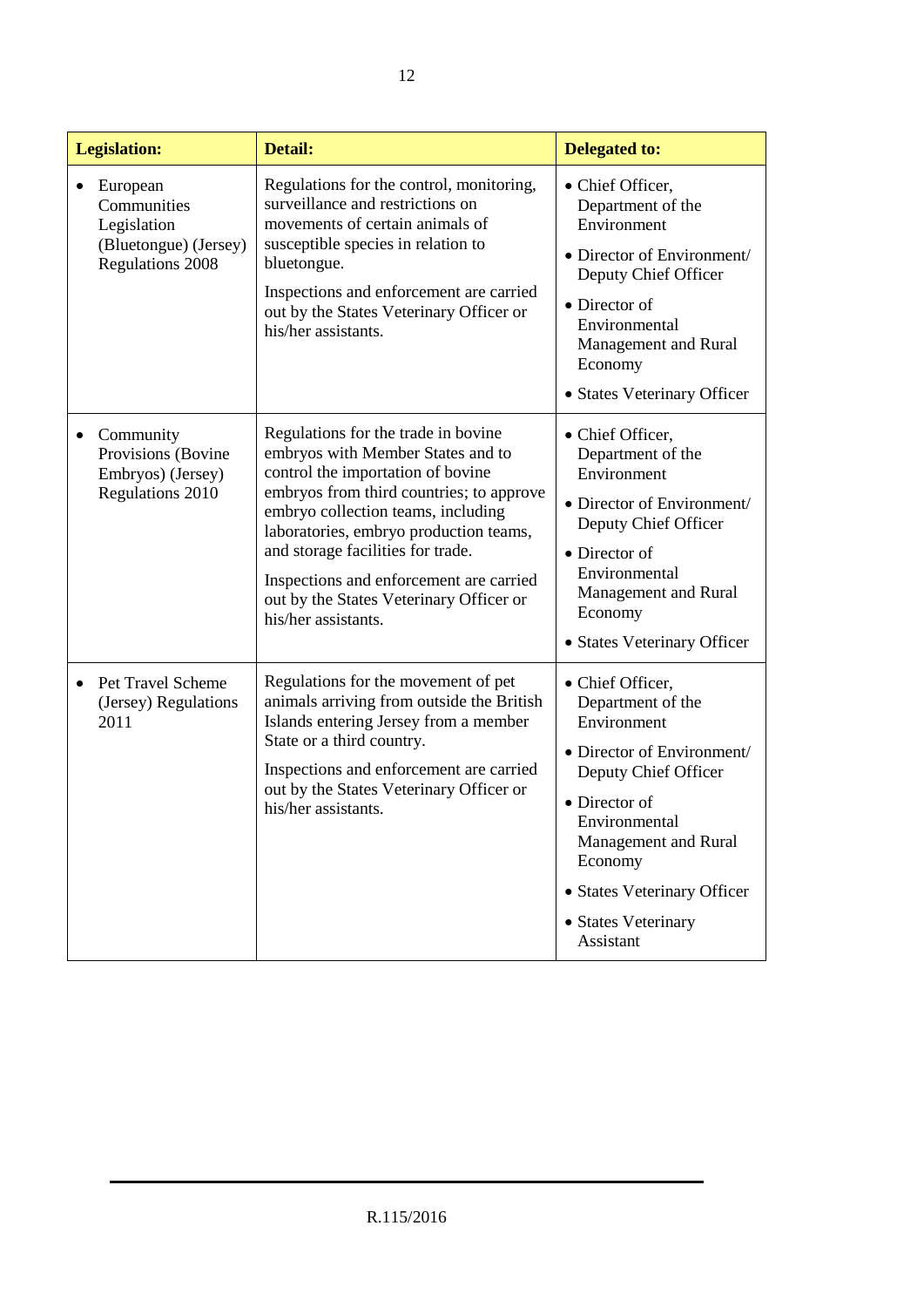| <b>Legislation:</b> |                                                                                                                                   | <b>Detail:</b>                                                                                                                                                                                                                                                                                                                                                                                                                                                                                                                                                                                                                                                                                                                                                             | <b>Delegated to:</b>                                                                                                                                                                                                                               |
|---------------------|-----------------------------------------------------------------------------------------------------------------------------------|----------------------------------------------------------------------------------------------------------------------------------------------------------------------------------------------------------------------------------------------------------------------------------------------------------------------------------------------------------------------------------------------------------------------------------------------------------------------------------------------------------------------------------------------------------------------------------------------------------------------------------------------------------------------------------------------------------------------------------------------------------------------------|----------------------------------------------------------------------------------------------------------------------------------------------------------------------------------------------------------------------------------------------------|
|                     | Community<br>Provisions (Welfare<br>of Animals during<br>Transport) (Jersey)<br>Regulations 2013                                  | Regulations that ensure the application<br>and implementation of 2 European<br>Council Regulations that deal with the<br>welfare of animals when they are being<br>transported.<br>Those Regulations are $-$<br>Council Regulation (EC) No 1/2005 and<br>Council Regulation (EC) No 1255/97<br>which harmonise applicable animal<br>welfare controls, as well as preventing<br>the occurrence and spread of infectious<br>animal diseases.<br>These Regulations put in place more<br>stringent requirements than previously,<br>so as to prevent pain and suffering in<br>order to safeguard the welfare and health<br>of animals during and after transport.<br>Inspections and enforcement are carried<br>out by the States Veterinary Officer or<br>his/her assistants. | • Chief Officer,<br>Department of the<br>Environment<br>• Director of Environment/<br>Deputy Chief Officer<br>• Director of<br>Environmental<br>Management and Rural<br>Economy<br>• States Veterinary Officer<br>• States Veterinary<br>Assistant |
|                     | <b>EU</b> Legislation<br>(Veterinary and<br>Zootechnical<br>Checks - Trade with<br>Member States)<br>(Jersey) Regulations<br>2016 | These Regulations implement Council<br>Directive 90/425 concerning veterinary<br>and zootechnical checks applicable in<br>intra-Community trade in live animals<br>and certain animal products with a view<br>to the completion of the internal market.<br>Inspections and enforcement are carried<br>out by the States Veterinary Officer or<br>his/her assistants.                                                                                                                                                                                                                                                                                                                                                                                                       | • Chief Officer,<br>Department of the<br>Environment<br>• Director of Environment/<br>Deputy Chief Officer<br>• Director of<br>Environmental<br>Management and Rural<br>Economy<br>• States Veterinary Officer                                     |
|                     | EU Legislation<br>(Veterinary and<br>Zootechnical<br>Checks - Imports<br>from Third<br>Countries) (Jersey)<br>Regulations 2016    | These Regulations implement Council<br>Directive 91/496, laying down the<br>principles governing the organisation of<br>veterinary checks on animals entering<br>the Community from third countries.<br>Inspections and enforcement are carried<br>out by the States Veterinary Officer or<br>his/her assistants.                                                                                                                                                                                                                                                                                                                                                                                                                                                          | • Chief Officer,<br>Department of the<br>Environment<br>• Director of Environment/<br>Deputy Chief Officer<br>• Director of<br>Environmental<br>Management and Rural<br>Economy<br>• States Veterinary Officer                                     |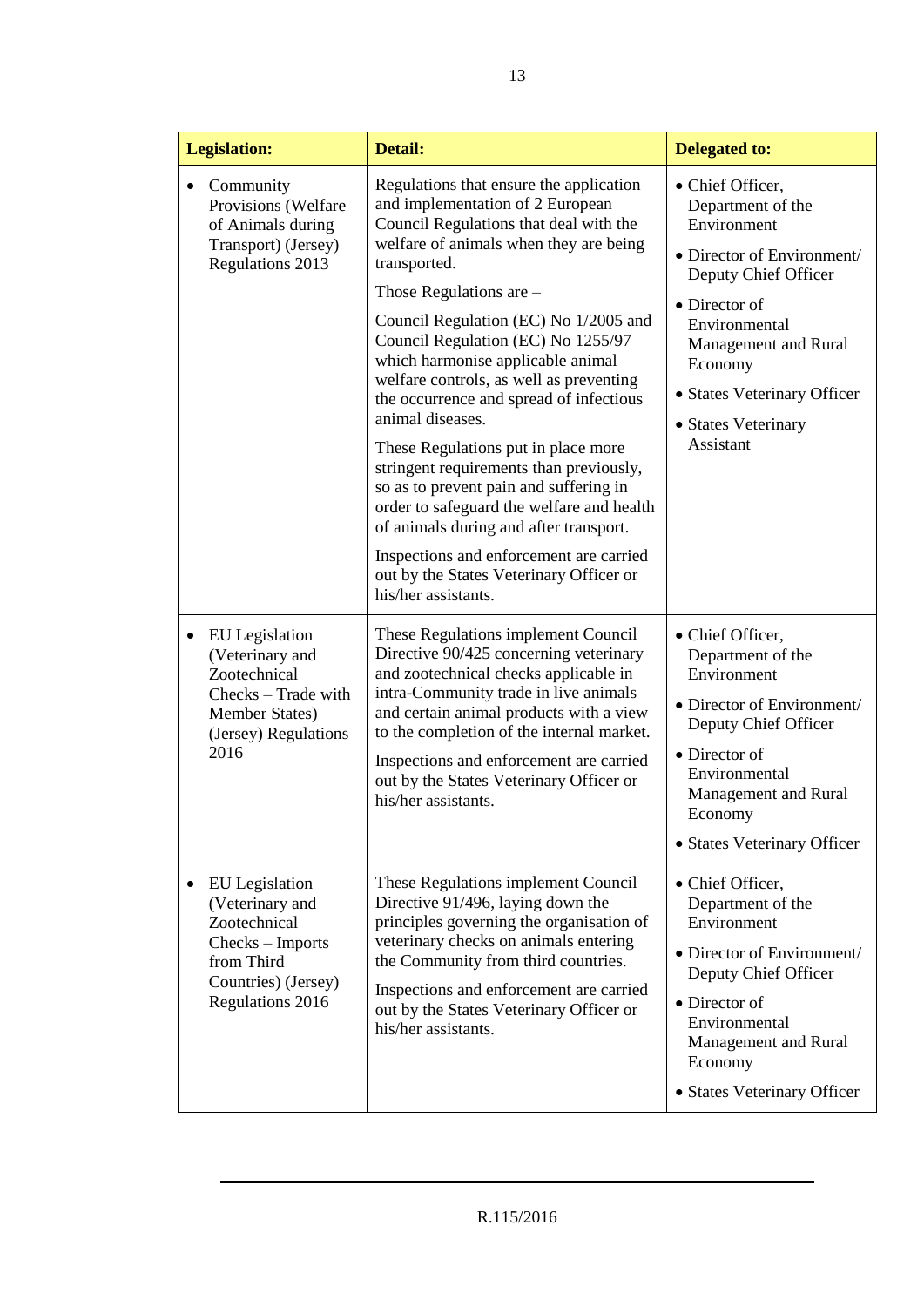| <b>Legislation:</b>                                                                                                                                                                             | Detail:                                                                                                                                                                                                                                                                                                                               | <b>Delegated to:</b>                                                                                                                                                                                                                                                                                                                                                                                                                                                                                      |
|-------------------------------------------------------------------------------------------------------------------------------------------------------------------------------------------------|---------------------------------------------------------------------------------------------------------------------------------------------------------------------------------------------------------------------------------------------------------------------------------------------------------------------------------------|-----------------------------------------------------------------------------------------------------------------------------------------------------------------------------------------------------------------------------------------------------------------------------------------------------------------------------------------------------------------------------------------------------------------------------------------------------------------------------------------------------------|
| <b>Fertilisers and Feeding</b><br><b>Stuffs (Jersey) Law</b><br>1950<br>Subordinate:<br>Fertilizers and<br>Feeding Stuffs<br>(Jersey) Order 1972                                                | A Law to make provision with respect to<br>the sale of fertilizers and feeding stuffs<br>in the Island and their contents, which<br>must not have animal extracts within<br>them.<br>Inspections and enforcement are carried<br>out by the States Veterinary Officer or<br>his/her assistants.                                        | • Chief Officer,<br>Department of the<br>Environment<br>• Director of Environment/<br>Deputy Chief Officer<br>• Director of<br>Environmental<br>Management and Rural<br>Economy<br>• States Veterinary Officer                                                                                                                                                                                                                                                                                            |
| <b>Food and Environment</b><br><b>Protection Act 1985</b><br>(Jersey) Order 1987                                                                                                                | To authorize the issue of licences for the<br>deposit of substances at sea (Article 5 of<br>1987 Order), e.g. dredge spoil from<br>maintenance dredging of the harbours;<br>burials at sea.<br>Detailed protocols establish the<br>procedures and fees for each class of<br>deposit, together with lists of<br>compulsory consultees. | • Chief Officer,<br>Department of the<br>Environment<br>• Director of Environment/<br>Deputy Chief Officer                                                                                                                                                                                                                                                                                                                                                                                                |
| <b>Pesticides (Jersey) Law</b><br>1991<br>Subordinate:<br>Pesticides (Maximum<br>Residue Levels in<br>Food) (Jersey) Order<br>1991<br>Pesticides (General<br>Provisions) (Jersey)<br>Order 1991 | A Law to regulate the use of pesticides.<br>Delegated powers under Article 4, which<br>outlines the enforcement provisions.                                                                                                                                                                                                           | • Director of Environment/<br>Deputy Chief Officer<br>• Director of<br>Environmental<br>Management and Rural<br>Economy<br>• Assistant Director of<br>Environmental<br>Management and Rural<br>Economy and Head of<br>Plant Health<br>• Director of<br><b>Environmental Protection</b><br>For the purposes of<br>enforcement:<br>• Plant Pathologist and<br><b>Laboratory Manager</b><br>• Agricultural and Plant<br><b>Health Inspectors</b><br>• Head of Water Resource<br>Management and<br>Regulation |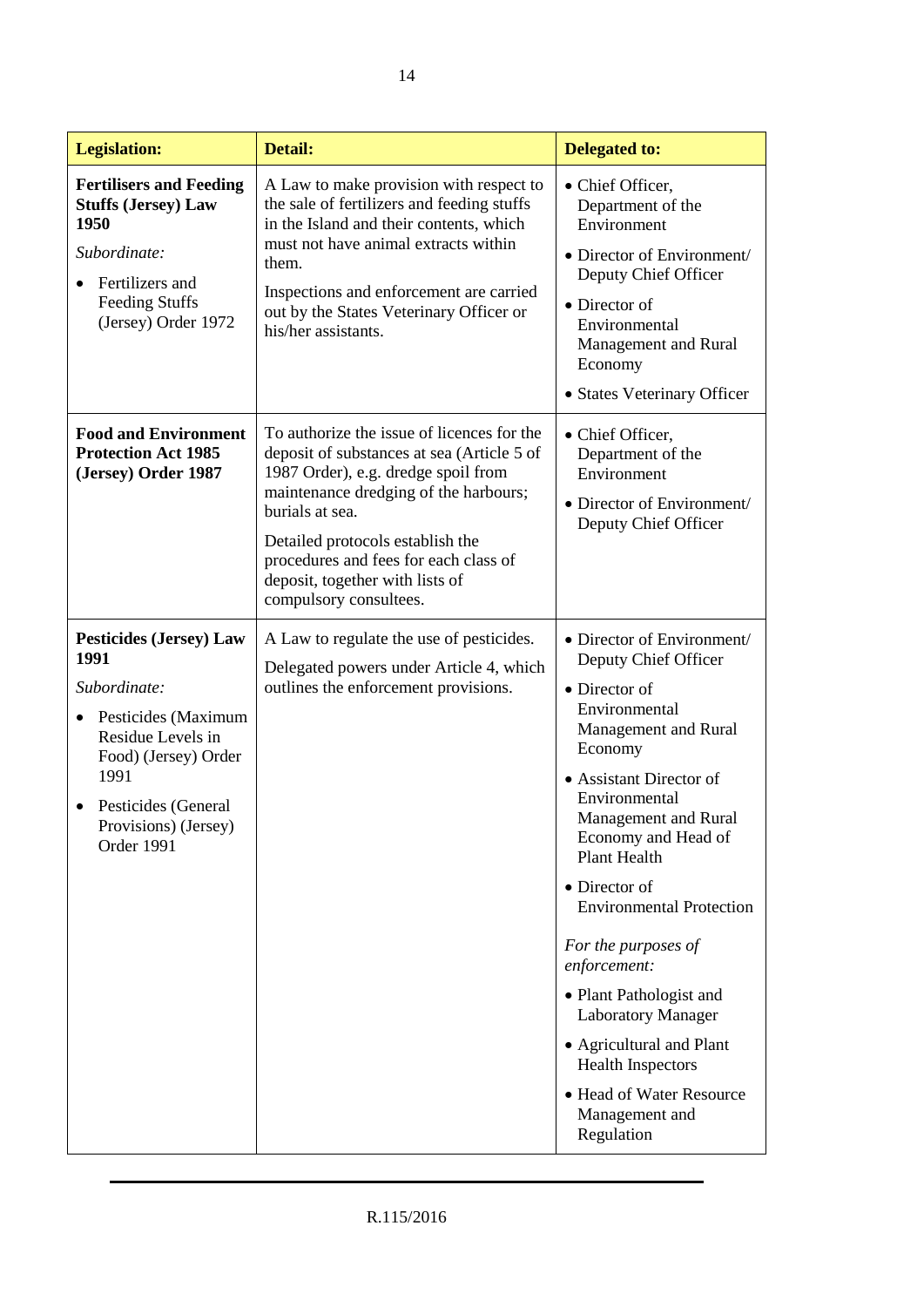| <b>Legislation:</b>                                                                                                                                                                                              | Detail:                                                                                                                                                                                                                                                                                                                                                                                                                                                                                                                                                                                                                | <b>Delegated to:</b>                                                                                                                                                                                                                                                                                                                                                                                          |
|------------------------------------------------------------------------------------------------------------------------------------------------------------------------------------------------------------------|------------------------------------------------------------------------------------------------------------------------------------------------------------------------------------------------------------------------------------------------------------------------------------------------------------------------------------------------------------------------------------------------------------------------------------------------------------------------------------------------------------------------------------------------------------------------------------------------------------------------|---------------------------------------------------------------------------------------------------------------------------------------------------------------------------------------------------------------------------------------------------------------------------------------------------------------------------------------------------------------------------------------------------------------|
|                                                                                                                                                                                                                  |                                                                                                                                                                                                                                                                                                                                                                                                                                                                                                                                                                                                                        | • Water Resource<br>Management and<br><b>Regulation Officers</b><br>• Waste and Water<br>Management and<br><b>Regulation Officer</b><br>• Water Management and<br>Licensing Officer                                                                                                                                                                                                                           |
| <b>Planning and Building</b><br>(Jersey) Law 2002                                                                                                                                                                | Delegated powers:<br>Permission to carry out activities on<br>$\bullet$<br>SSI land, where it is designated for<br>its ecological/geological interest only<br>(Article 55), e.g. permission for the<br>T.A. to carry out exercises, utilities<br>maintenance, etc.<br>Permission to allow use of public<br>land by Clubs and Associations,<br>e.g. by the Jersey Rifle Club, who<br>close Les Landes SSI 6 times<br>annually for firing purposes.<br>Provisional listing (for 3 months)<br>٠<br>only) of ecological/geological SSIs<br>under Article 53 in the case of<br>extreme threat to an area of SSI<br>quality. | • Chief Officer,<br>Department of the<br>Environment<br>• Director of Environment/<br>Deputy Chief Officer<br>• Director of<br>Environmental<br>Management and Rural<br>Economy<br>• Principal Ecologist<br>• Senior Natural<br><b>Environment Officer</b>                                                                                                                                                    |
| <b>Plant Health (Jersey)</b><br><b>Law 2003</b><br>Subordinate:<br>Stem and Bulb<br>Eelworm (Jersey)<br><b>Order 1971</b><br><b>Blight Disease</b><br>(Jersey) Order 1982<br>Plant Health (Jersey)<br>Order 2005 | Delegated powers:<br>Issuing of plant passports –<br>Article 18 of the Plant Health Order.<br>Registration of growers, propagators<br>or traders (Article 19 of the Plant<br>Health Order) and keeping of the<br>register (Article 20 of the Plant<br>Health Order).<br>Delegated powers for inspection and<br>٠<br>enforcement functions under<br>Articles 24 to 31 of the Plant Health<br>Order.<br>Issuing of licences – Article 34 of<br>٠<br>the Plant Health Order.                                                                                                                                              | · Chief Officer,<br>Department of the<br>Environment<br>· Director of Environment/<br>Deputy Chief Officer<br>• Director of<br>Environmental<br>Management and Rural<br>Economy<br>• Assistant Director of<br>Environmental<br>Management and Rural<br>Economy and Head of<br><b>Plant Health</b><br>• Director of<br><b>Environmental Protection</b><br>• Plant Pathologist and<br><b>Laboratory Manager</b> |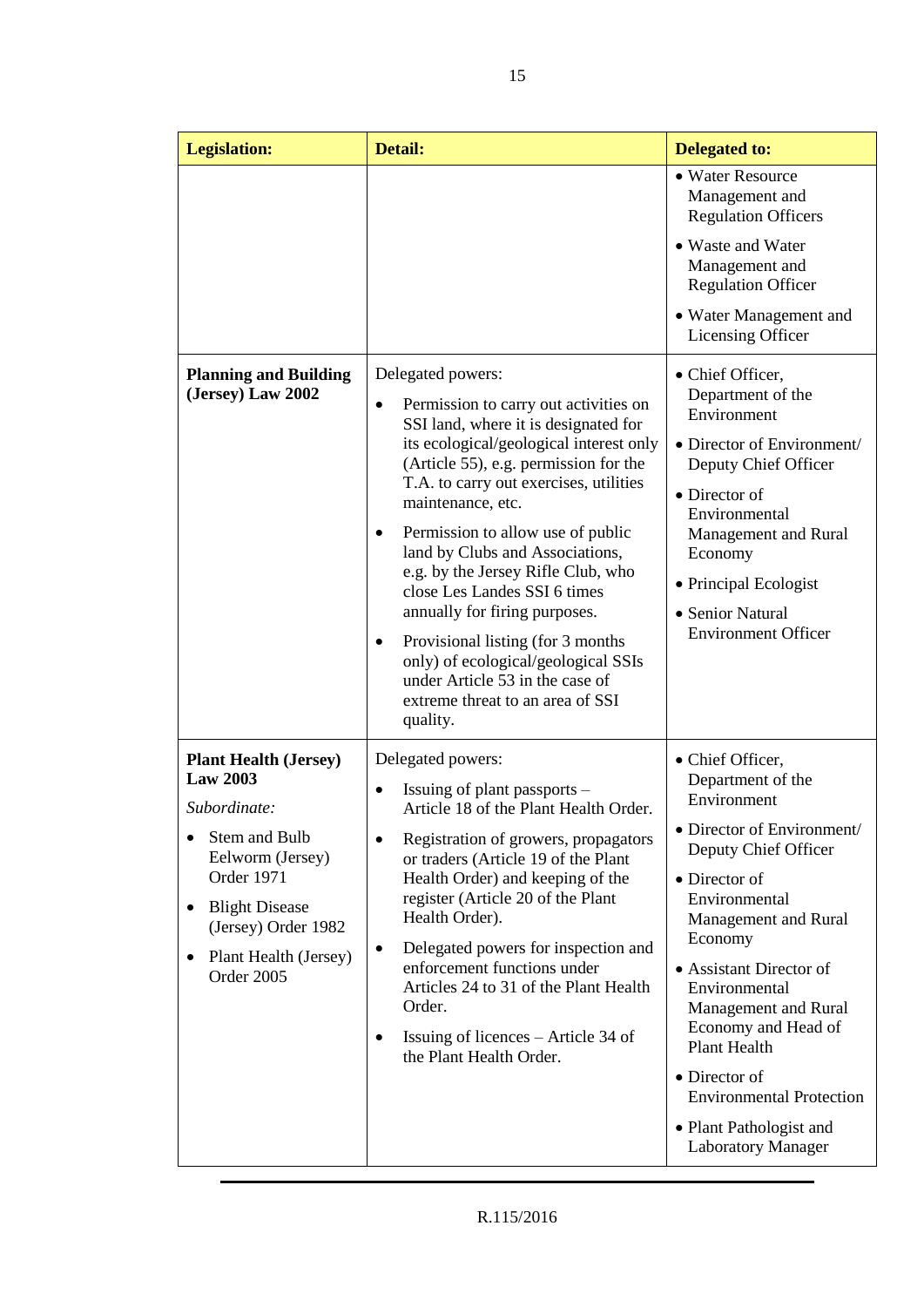| <b>Legislation:</b>                                                   | <b>Detail:</b>                                                                                                                           | <b>Delegated to:</b>                                                               |
|-----------------------------------------------------------------------|------------------------------------------------------------------------------------------------------------------------------------------|------------------------------------------------------------------------------------|
|                                                                       |                                                                                                                                          | For the purposes of<br>inspection/enforcement:                                     |
|                                                                       |                                                                                                                                          | • Agricultural and Plant<br><b>Health Inspectors</b>                               |
| <b>Protection of</b><br><b>Agricultural Land</b><br>(Jersey) Law 1964 | A Law to protect the 'spoilation' of<br>agricultural land from contamination,<br>neglect, the removal of surface soil, or<br>any misuse. | • Chief Officer,<br>Department of the<br>Environment<br>• Director of Environment/ |
|                                                                       | Delegated powers:                                                                                                                        | Deputy Chief Officer                                                               |
|                                                                       | Under Article $4(2)$ , consents and<br>permissions can be issued for<br>prohibited activities to be carried out<br>on agricultural land. | • Director of<br>Environmental<br>Management and Rural<br>Economy                  |
|                                                                       | For the purposes of inspection and<br>٠                                                                                                  | • Horticultural Adviser                                                            |
|                                                                       | enforcement, delegated powers of<br>entry (Article 3) and the powers to                                                                  | • Statutory Services Officer                                                       |
|                                                                       | obtain information (Article 5).                                                                                                          | • Principal Ecologist                                                              |
|                                                                       |                                                                                                                                          | • Land and Horticultural<br>Development Manager                                    |
|                                                                       |                                                                                                                                          | • Land Controls and<br>Planning Officer.                                           |
|                                                                       |                                                                                                                                          | For the purposes of<br>inspection/enforcement/<br>obtaining information:           |
|                                                                       |                                                                                                                                          | • Agricultural and Plant<br><b>Health Inspectors</b>                               |
|                                                                       |                                                                                                                                          | • Projects and Compliance<br>Officer                                               |
| <b>Sea Fisheries (Jersey)</b>                                         | $A Law -$                                                                                                                                | • Chief Executive Officer                                                          |
| <b>Law 1994</b>                                                       | to approve applications for<br>exemptions for scientific purposes or<br>transplanting of fish (Articles 5–6);                            | • Director of Environment/<br>Deputy Chief Officer<br>• Director of                |
|                                                                       | to approve conditions to be included<br>in licences (Article 12);                                                                        | Environmental<br>Management and Rural<br>Economy                                   |
|                                                                       | to decide what information is<br>٠<br>required to be provided by<br>licence/permit holders (Article 12);                                 |                                                                                    |
|                                                                       | where a licence is suspended or<br>٠<br>revoked, to decide whether to<br>authorise repayment of the licence<br>fee (Article 13).         |                                                                                    |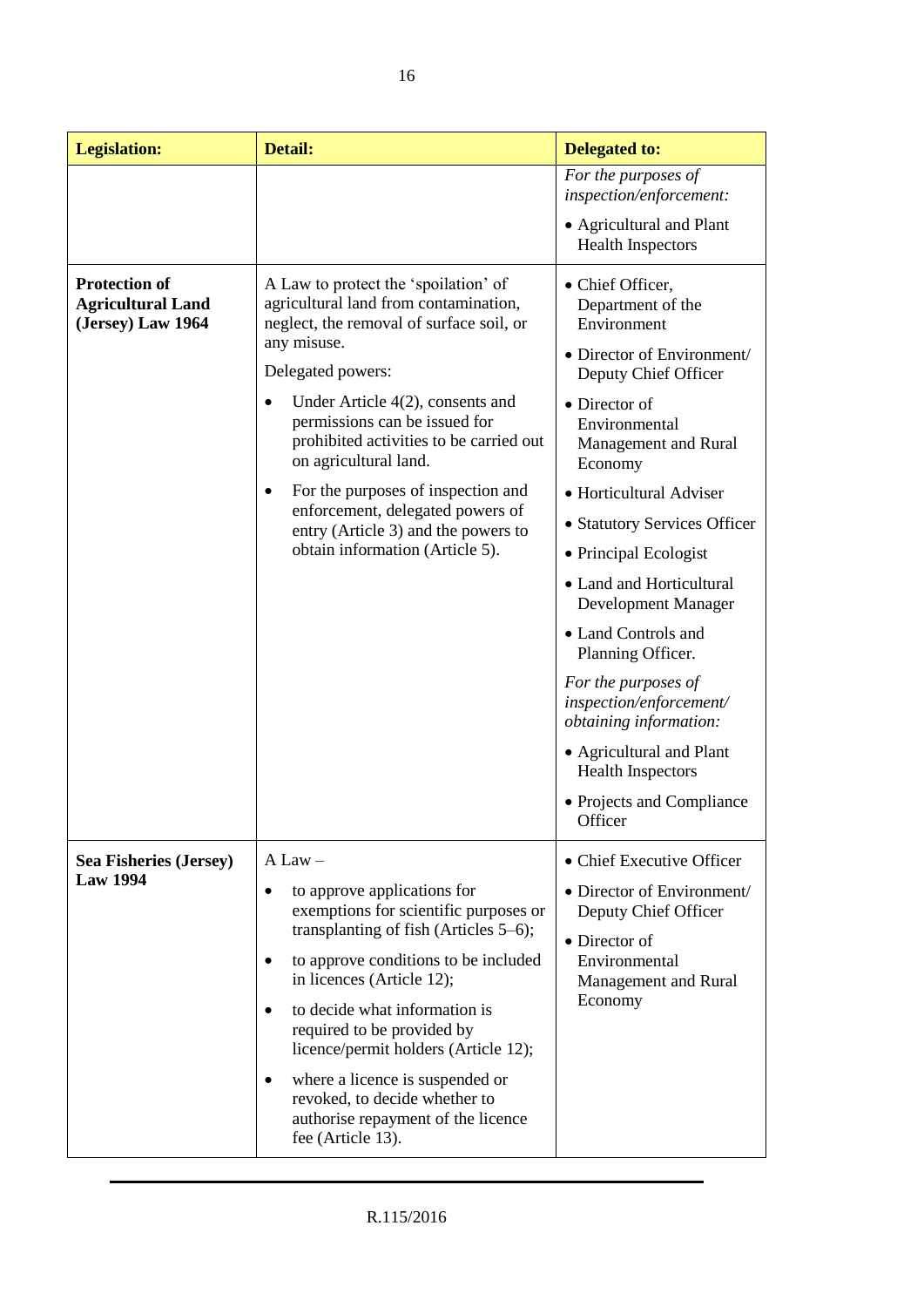| <b>Legislation:</b>                                                         | Detail:                                                                                                                                                                                                         | <b>Delegated to:</b>                                              |
|-----------------------------------------------------------------------------|-----------------------------------------------------------------------------------------------------------------------------------------------------------------------------------------------------------------|-------------------------------------------------------------------|
| Subordinate:                                                                | $Regularions -$                                                                                                                                                                                                 | • Chief Executive Officer                                         |
| Sea Fisheries<br>(Miscellaneous<br>Provisions) (Jersey)<br>Regulations 1998 | To decide on applications for<br>$\bullet$<br>exemption from restrictions on<br>ormers where the applicant wishes to<br>conduct scientific work or<br>transplanting (Regulation 4).                             | • Director of Environment/<br>Deputy Chief Officer                |
|                                                                             |                                                                                                                                                                                                                 | • Director of<br>Environmental<br>Management and Rural<br>Economy |
|                                                                             |                                                                                                                                                                                                                 | • Assistant Director of<br><b>Marine Resources</b>                |
|                                                                             | To decide on applications for<br>$\bullet$                                                                                                                                                                      | • Chief Executive Officer                                         |
|                                                                             | exemption from need for pot tags<br>where the applicant wishes to<br>conduct scientific work                                                                                                                    | • Director of Environment/<br>Deputy Chief Officer                |
|                                                                             | (Regulation 8).<br>• Director of<br>Economy                                                                                                                                                                     | Environmental<br>Management and Rural                             |
|                                                                             |                                                                                                                                                                                                                 | • Assistant Director of<br><b>Marine Resources</b>                |
|                                                                             | To issue and revoke permits to<br>masters, owners and charterers of<br>fishing boats exempting them from<br>the need for pot tags, and to set<br>conditions and time limits for such<br>permits (Regulation 8). | • Director of<br>Environmental<br>Management and Rural<br>Economy |
|                                                                             |                                                                                                                                                                                                                 | • Assistant Director of<br><b>Marine Resources</b>                |
|                                                                             |                                                                                                                                                                                                                 | • Senior Marine and<br><b>Fisheries Officer</b>                   |
|                                                                             | To approve types of pot tag and lost<br>pot tag (Regulation 8).                                                                                                                                                 | • Assistant Director of<br><b>Marine Resources</b>                |
|                                                                             |                                                                                                                                                                                                                 | • Senior Marine and<br><b>Fisheries Officer</b>                   |
|                                                                             | To set directions for the issue of pot                                                                                                                                                                          | • Chief Executive Officer                                         |
|                                                                             | tags and lost pot tags, and to<br>determine the year or years for                                                                                                                                               | • Director of Environment/<br>Deputy Chief Officer                |
|                                                                             | which pot tags and lost pot tags are<br>valid (Regulation 8).                                                                                                                                                   | • Director of<br>Environmental<br>Management and Rural<br>Economy |
|                                                                             | To issue pot tags (Regulation 8).                                                                                                                                                                               | • Director of<br>Environmental                                    |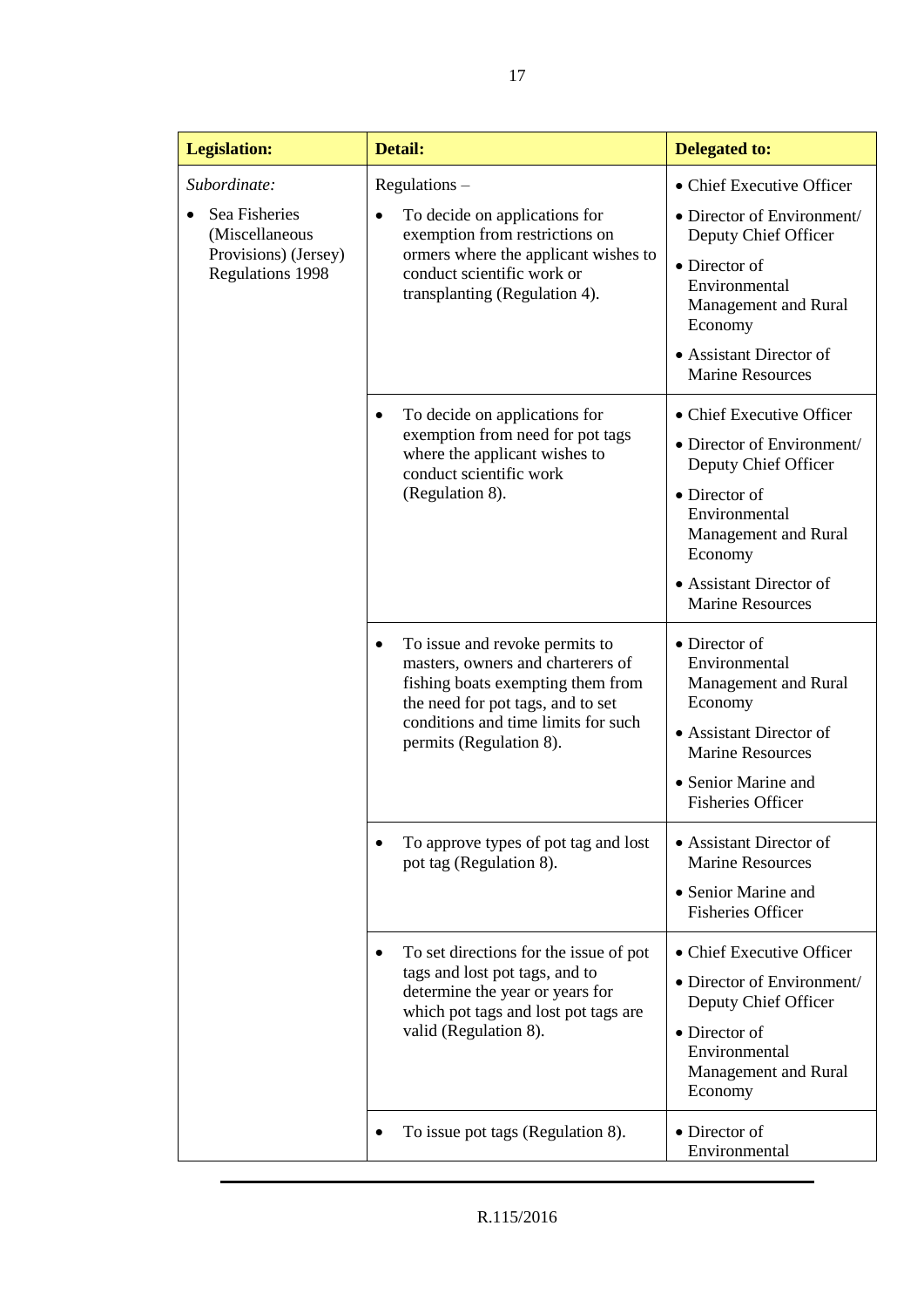| <b>Legislation:</b>                                                 | <b>Detail:</b>                                                                      | <b>Delegated to:</b>                                              |
|---------------------------------------------------------------------|-------------------------------------------------------------------------------------|-------------------------------------------------------------------|
|                                                                     |                                                                                     | Management and Rural<br>Economy                                   |
|                                                                     |                                                                                     | • Assistant Director of<br><b>Marine Resources</b>                |
|                                                                     |                                                                                     | • Senior Marine and<br><b>Fisheries Officer</b>                   |
|                                                                     | To issue lost pot tags (Regulation 8).                                              | • Assistant Director of<br><b>Marine Resources</b>                |
|                                                                     |                                                                                     | • Fisheries Officers                                              |
| Sea Fisheries                                                       | Regulations to authorise the issue of                                               | • Chief Executive Officer                                         |
| (Licensing of Fishing<br>Boats) (Jersey)<br><b>Regulations 2003</b> | licences and permits (Part 2).                                                      | • Director of Environment/<br>Deputy Chief Officer                |
|                                                                     |                                                                                     | • Director of<br>Environmental<br>Management and Rural<br>Economy |
|                                                                     |                                                                                     | • Assistant Director of<br><b>Marine Resources</b>                |
|                                                                     |                                                                                     | • Senior Marine and<br><b>Fisheries Officer</b>                   |
| Sea Fisheries                                                       | $Regularions -$                                                                     | • Chief Executive Officer                                         |
| (Underwater Fishing)<br>(Jersey) Regulations<br>2003                | to authorise certain scientific or<br>$\bullet$<br>transplanting activities         | • Director of Environment/<br>Deputy Chief Officer                |
|                                                                     | (Regulation 2);<br>to authorise the issuing of permits,                             | • Director of<br>Environmental                                    |
|                                                                     | setting of conditions, fishing periods,<br>and the provision of statistics          | <b>Management and Rural</b><br>Economy                            |
|                                                                     | (Regulation 3).                                                                     | • Assistant Director of<br><b>Marine Resources</b>                |
| Sea Fisheries<br>(Fisheries) (Jersey)<br>Regulations 2010           | Regulations to authorise the renewal of                                             | • Chief Executive Officer                                         |
|                                                                     | licences to farm fish or shellfish that are<br>unchanged from the original licence. | • Director of Environment/<br>Deputy Chief Officer                |
|                                                                     |                                                                                     | • Director of<br>Environmental<br>Management and Rural<br>Economy |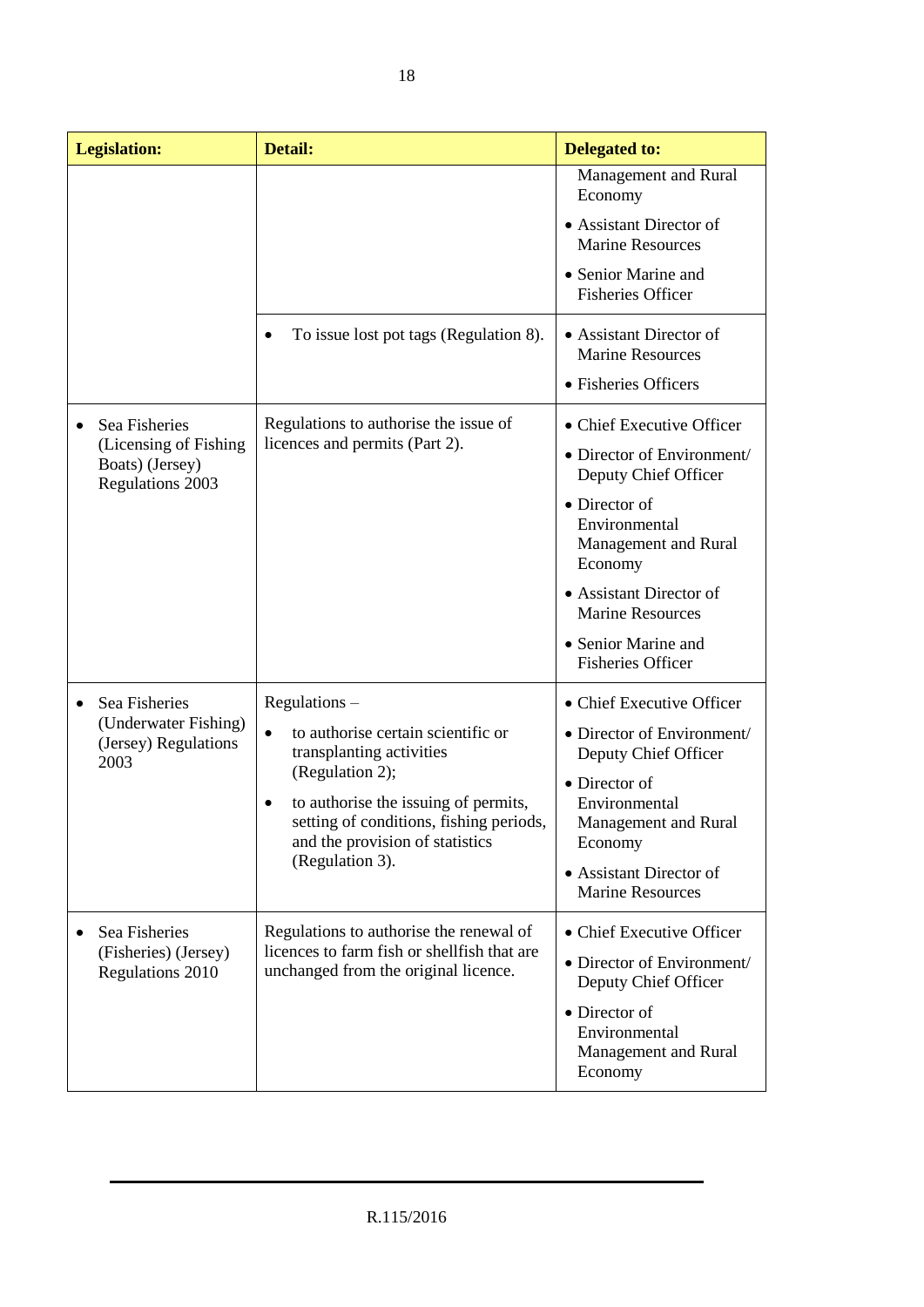| <b>Legislation:</b>                              | Detail:                                                                                                                                                                                                                                                                                                                                                                                                                                                                                                                                                                                                                                                                                                                                                                                                                                                                                                                                                                                                                                                                                                    | <b>Delegated to:</b>                                                                                                                                                                                                                                                                                                                                                                                                                                                                                                                                                                                  |
|--------------------------------------------------|------------------------------------------------------------------------------------------------------------------------------------------------------------------------------------------------------------------------------------------------------------------------------------------------------------------------------------------------------------------------------------------------------------------------------------------------------------------------------------------------------------------------------------------------------------------------------------------------------------------------------------------------------------------------------------------------------------------------------------------------------------------------------------------------------------------------------------------------------------------------------------------------------------------------------------------------------------------------------------------------------------------------------------------------------------------------------------------------------------|-------------------------------------------------------------------------------------------------------------------------------------------------------------------------------------------------------------------------------------------------------------------------------------------------------------------------------------------------------------------------------------------------------------------------------------------------------------------------------------------------------------------------------------------------------------------------------------------------------|
| <b>Slaughter of Animals</b><br>(Jersey) Law 1962 | The SVO issues slaughterers' licences<br>under delegated powers (Article 4).<br>The slaughterhouse is supervised by the<br>Superintendent (Article 2).                                                                                                                                                                                                                                                                                                                                                                                                                                                                                                                                                                                                                                                                                                                                                                                                                                                                                                                                                     | • Chief Officer,<br>Department of the<br>Environment<br>• Director of Environment/<br>Deputy Chief Officer<br>• States Veterinary Officer                                                                                                                                                                                                                                                                                                                                                                                                                                                             |
| <b>Waste Management</b><br>(Jersey) Law 2005     | A Law to $-$<br>control the transboundary shipment<br>1.<br>of wastes to, from, and through<br>Jersey;<br>control the movements of hazardous<br>2.<br>and healthcare wastes in Jersey;<br>3.<br>allow for the licensing of waste<br>management facilities and the<br>registration of certain carriers in<br>Jersey.<br>Delegated powers:<br>All administration of -<br>Part 1 - INTRODUCTORY<br>$\bullet$<br>PROVISIONS (Articles 1-9)<br>Part 2 - ADMINISTRATION<br>$\bullet$<br>(Articles $10-22$ )<br>Part 3 - WASTE MANAGEMENT<br>$\bullet$<br>WITHIN THE ISLAND<br>Licensing of Operations<br>$\bullet$<br>$(Articles 23-37)$<br><b>Registration of Waste Carriers</b><br>(Articles 38-48)<br>Internal Movements (Articles 49–52)<br>$\bullet$<br>Other Provisions (Articles 53–56).<br>$\bullet$<br>Part 4 - TRANSBOUNDARY<br>$\bullet$<br><b>MOVEMENTS OF WASTE</b><br><b>Introductory Provisions</b><br>٠<br>$(Articles 57-63)$<br>Export of Waste (Articles 64–67)<br>$\bullet$<br>Import of Waste (Articles 68–69)<br>٠<br>Waste in Transit (Articles 70–71)<br>Illegal Traffic (Articles 72-75) | • Chief Officer,<br>Department of the<br>Environment<br>• Director of Environment/<br>Deputy Chief Officer<br>• Director of<br><b>Environmental Protection</b><br>• Head of Waste<br>Regulation<br>For the purpose of<br>enforcement (Part 5):<br>• Head of Water Resource<br>Management and<br>Regulation<br>• Water Resource<br>Management and<br><b>Regulation Officers</b><br>• Waste and Water<br>Management and<br><b>Regulation Officer</b><br>• Water Management and<br>Licensing Officer<br>• Environmental Protection<br>Technician<br>• Agricultural and Plant<br><b>Health Inspectors</b> |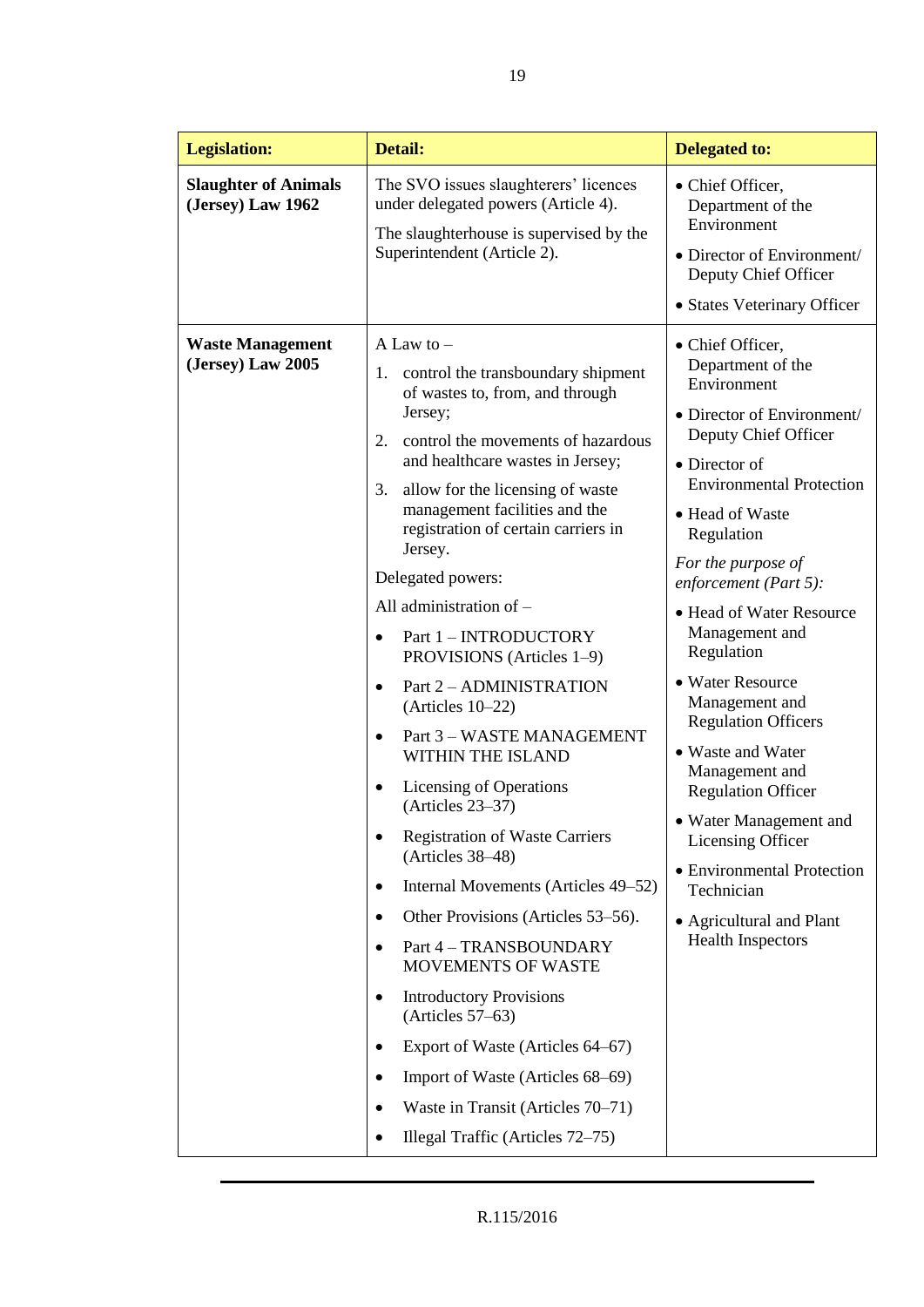| <b>Legislation:</b>                         | <b>Detail:</b>                                                                                                                                                                                                                                                                                                                                                                                                                                                                                                                                                                                                                                                                                                                                                                                                                                                                                                                                                                                                                                                                                                                                                                                                                                   | <b>Delegated to:</b>                                                                                                                                                                                                                                                                                                                                                                                                                                                                                                                                                                                                                                             |
|---------------------------------------------|--------------------------------------------------------------------------------------------------------------------------------------------------------------------------------------------------------------------------------------------------------------------------------------------------------------------------------------------------------------------------------------------------------------------------------------------------------------------------------------------------------------------------------------------------------------------------------------------------------------------------------------------------------------------------------------------------------------------------------------------------------------------------------------------------------------------------------------------------------------------------------------------------------------------------------------------------------------------------------------------------------------------------------------------------------------------------------------------------------------------------------------------------------------------------------------------------------------------------------------------------|------------------------------------------------------------------------------------------------------------------------------------------------------------------------------------------------------------------------------------------------------------------------------------------------------------------------------------------------------------------------------------------------------------------------------------------------------------------------------------------------------------------------------------------------------------------------------------------------------------------------------------------------------------------|
|                                             | Other Provisions (Articles 76–81)<br>$\bullet$<br>Part 5 - ENFORCEMENT<br>(Articles 82–93)                                                                                                                                                                                                                                                                                                                                                                                                                                                                                                                                                                                                                                                                                                                                                                                                                                                                                                                                                                                                                                                                                                                                                       |                                                                                                                                                                                                                                                                                                                                                                                                                                                                                                                                                                                                                                                                  |
|                                             | Part 6 - OTHER PROVISIONS<br>$\bullet$<br>$(Articles 94-113)$                                                                                                                                                                                                                                                                                                                                                                                                                                                                                                                                                                                                                                                                                                                                                                                                                                                                                                                                                                                                                                                                                                                                                                                    |                                                                                                                                                                                                                                                                                                                                                                                                                                                                                                                                                                                                                                                                  |
|                                             | Any further responsibilities under<br>Schedules 1-11.                                                                                                                                                                                                                                                                                                                                                                                                                                                                                                                                                                                                                                                                                                                                                                                                                                                                                                                                                                                                                                                                                                                                                                                            |                                                                                                                                                                                                                                                                                                                                                                                                                                                                                                                                                                                                                                                                  |
| <b>Water Pollution</b><br>(Jersey) Law 2000 | A Law to provide for the control of<br>pollution in Jersey waters, and the<br>implementing of provisions of the<br>Convention for the Protection of the<br>Marine Environment of the North-East<br>Atlantic; the monitoring and the<br>classification of waters; the setting of<br>quality objectives for classified waters;<br>administrative, regulatory, preventive<br>and remedial measures; and related<br>purposes.<br>Delegated powers -<br>the issuing of discharge permits and<br>the publishing of notices and<br>consultation before considering<br>applications relating to Discharge<br>Permits (Article 10);<br>special regard to the issuing of<br>٠<br>discharge permits will be given<br>relating to high risk substances<br>(Article $19(1)$ );<br>consideration of Discharge Permits<br>(Article 21);<br>conditions attached to Discharge<br>٠<br>permits (Article 22);<br>procedure for varying or revoking<br>٠<br>Discharge Permits (Article 23);<br>procedure for suspension of<br>٠<br>Discharge Permits (Article 24);<br>consideration of transfer of<br>$\bullet$<br>Discharge permits (Article 25);<br>procedure for notification of<br>$\bullet$<br>decisions relating to Discharge<br>Permits (Article 27; with the | • Director of Environment/<br>Deputy Chief Officer<br>• Director of<br><b>Environmental Protection</b><br>• Head of Water Resource<br>Management and<br>Regulation<br>For the purpose of<br>enforcement (Article 29):<br>• Water Resource<br>Management and<br><b>Regulation Officers</b><br>• Waste and Water<br>Management and<br><b>Regulation Officer</b><br>• Head of Waste<br>Regulation<br>• Water Management and<br>Licensing Officer<br>• Environmental Protection<br>Technician<br>• Agricultural and Plant<br><b>Health Inspectors</b><br>• Marine and Coastal<br>Manager<br>• Assistant Director of<br><b>Marine Resources</b><br>• Marine Scientist |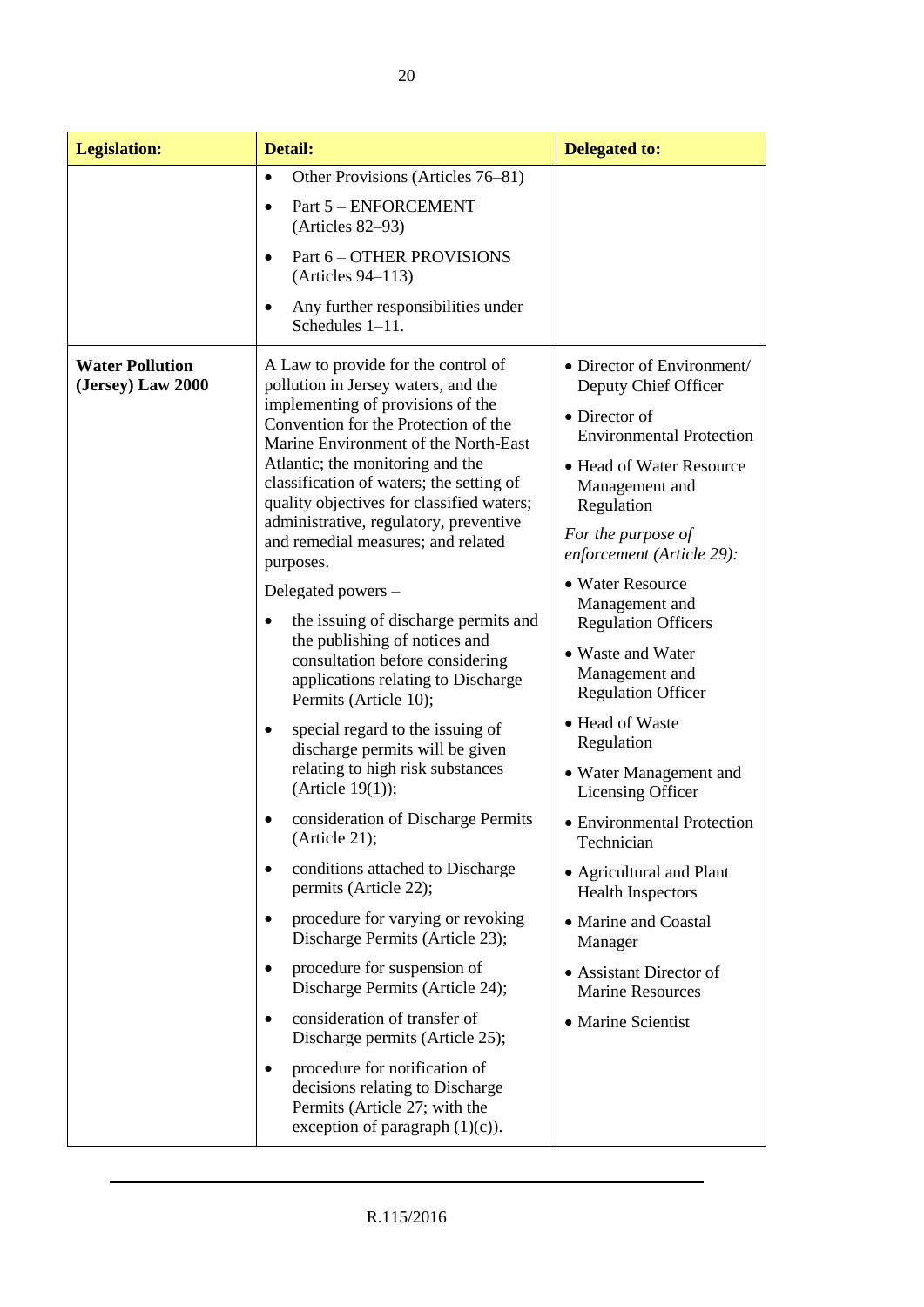| <b>Legislation:</b>               | <b>Detail:</b>                                                                                                 | <b>Delegated to:</b>                                                      |
|-----------------------------------|----------------------------------------------------------------------------------------------------------------|---------------------------------------------------------------------------|
|                                   | Delegated powers for the purposes of<br>enforcement (under Article 29) and -                                   |                                                                           |
|                                   | access to documents relevant to Law<br>(Article 34);                                                           |                                                                           |
|                                   | requirement to produce information<br>relating to potentially polluting<br>matter (Article 35);                |                                                                           |
|                                   | requirement for precautions to be<br>٠<br>taken to prevent pollution<br>(Article 36);                          |                                                                           |
|                                   | requirement for polluters to<br>eliminate and remediate pollution<br>(Article 37);                             |                                                                           |
|                                   | the procedure to be adopted in<br>respect of Articles 36 and 37<br>(Article 38);                               |                                                                           |
|                                   | ability of the Department to take<br>٠<br>remedial action in respect of<br>Articles 36 and 37 (Article 39(1)); |                                                                           |
|                                   | transitional provisions in respect of<br>٠<br>Discharge Permits (Schedule 5).                                  |                                                                           |
| <b>Water (Jersey) Law</b><br>1972 | Jersey Water must provide 'wholesome<br>water' (Article 9).<br>Enforcement of standards are performed          | • Chief Officer,<br>Department of the<br>Environment                      |
|                                   | by Officers.                                                                                                   | • Director of Environment/<br>Deputy Chief Officer                        |
|                                   |                                                                                                                | • Director of<br><b>Environmental Protection</b>                          |
|                                   |                                                                                                                | • Head of Water Resource<br>Management and<br>Regulation                  |
|                                   |                                                                                                                | For the purposes of<br>enforcement:                                       |
|                                   |                                                                                                                | • Water Resource<br>Management and<br><b>Regulation Officers</b>          |
|                                   |                                                                                                                | • Waste and Water<br><b>Resource Management</b><br>and Regulation Officer |
|                                   |                                                                                                                | • Water Management and<br>Licensing Officer                               |